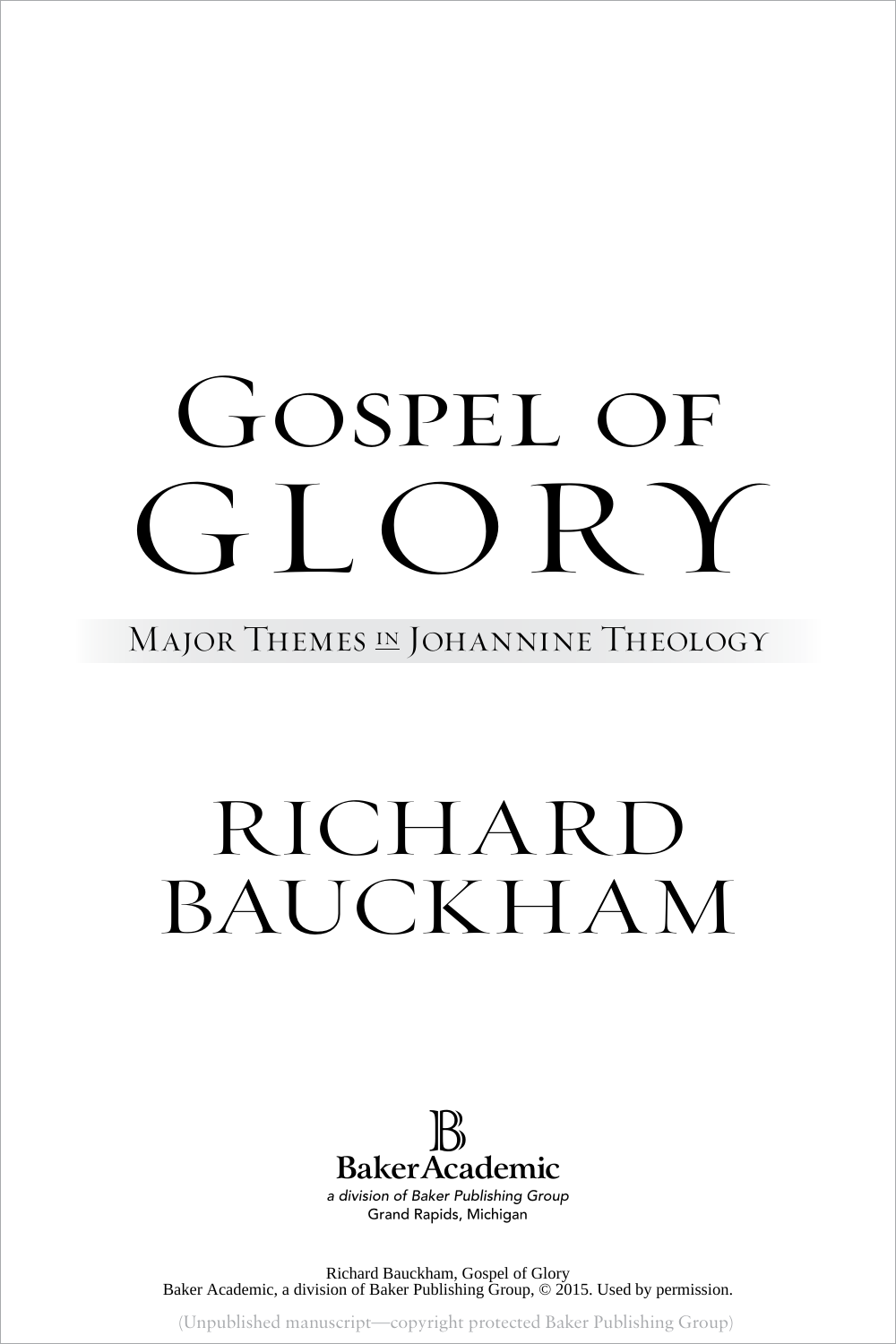© 2015 by Richard Bauckham

Published by Baker Academic a division of Baker Publishing Group PO Box 6287, Grand Rapids, MI 49516-6287 www.bakeracademic.com

Printed in the United States of America

All rights reserved. No part of this publication may be reproduced, stored in a retrieval system, or transmitted in any form or by any means—for example, electronic, photocopy, recording—without the prior written permission of the publisher. The only exception is brief quotations in printed reviews.

Library of Congress Cataloging-in-Publication Data Bauckham, Richard. Gospel of glory : major themes in Johannine theology / Richard Bauckham. pages cm Includes bibliographical references and index. ISBN 978-0-8010-9612-9 (pbk.) 1. Bible. John—Theology. I. Title. BS2615.52.B379 2015 226.5 06—dc23 2015003289

Unless otherwise indicated, all Scripture quotations are from the New Revised Standard Version of the Bible, copyright © 1989, by the Division of Christian Education of the National Council of the Churches of Christ in the United States of America. Used by permission. All rights reserved.

15 16 17 18 19 20 21 7 6 5 4 3 2 1

In keeping with biblical principles of creation stewardship, Baker Publishing Group advocates the responsible use of our natural resources. As a member of the Green Press Initiative, our company uses recycled paper when possible. The text paper of this book is composed in part of post-consumer waste.



Richard Bauckham, Gospel of Glory Baker Academic, a division of Baker Publishing Group, © 2015. Used by permission.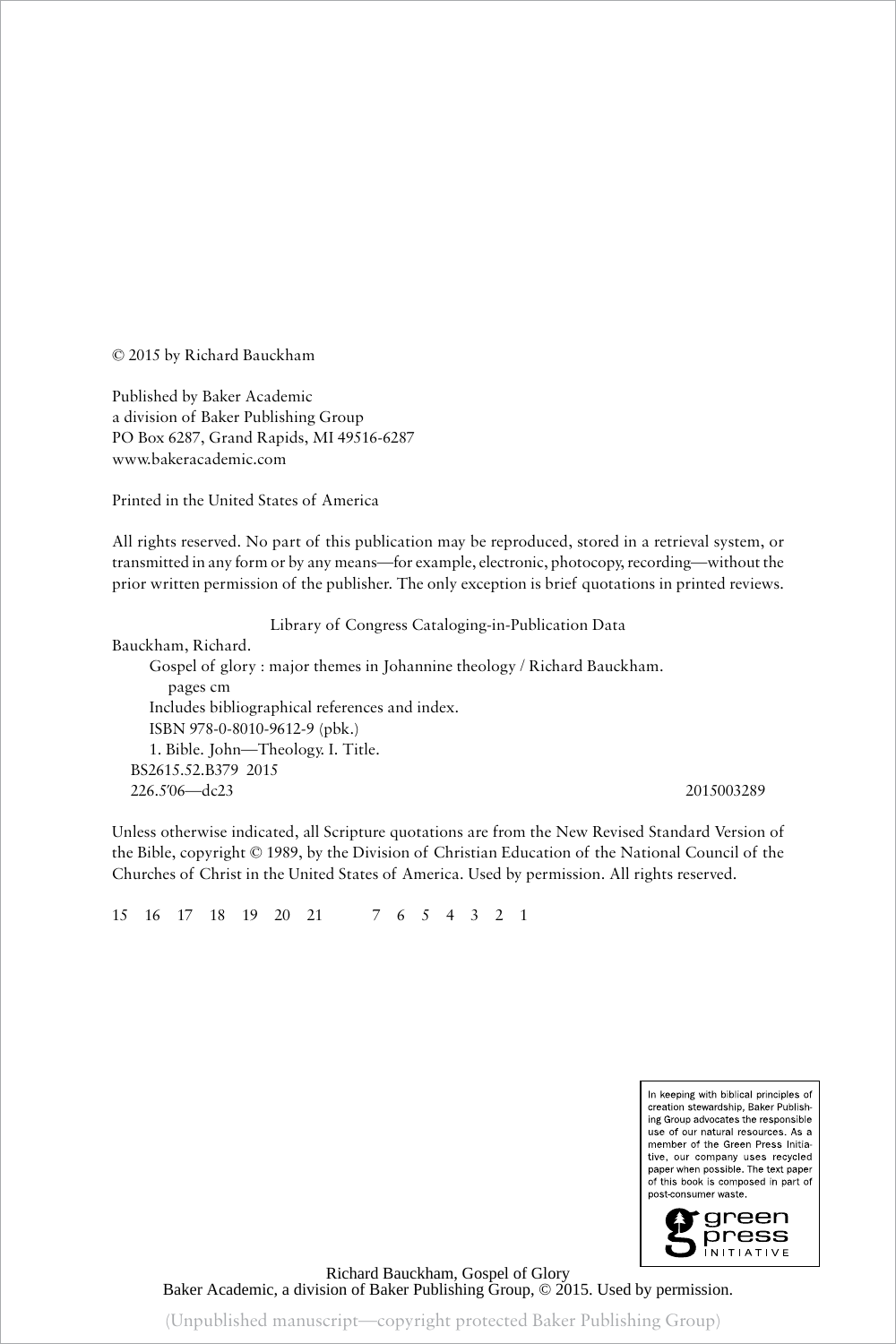Dedicated to the memory of the great British Johannine scholars:

Brooke Foss Westcott Edwyn Clement Hoskyns Charles Harold Dodd John Arthur Thomas Robinson Barnabas Lindars Charles Kingsley Barrett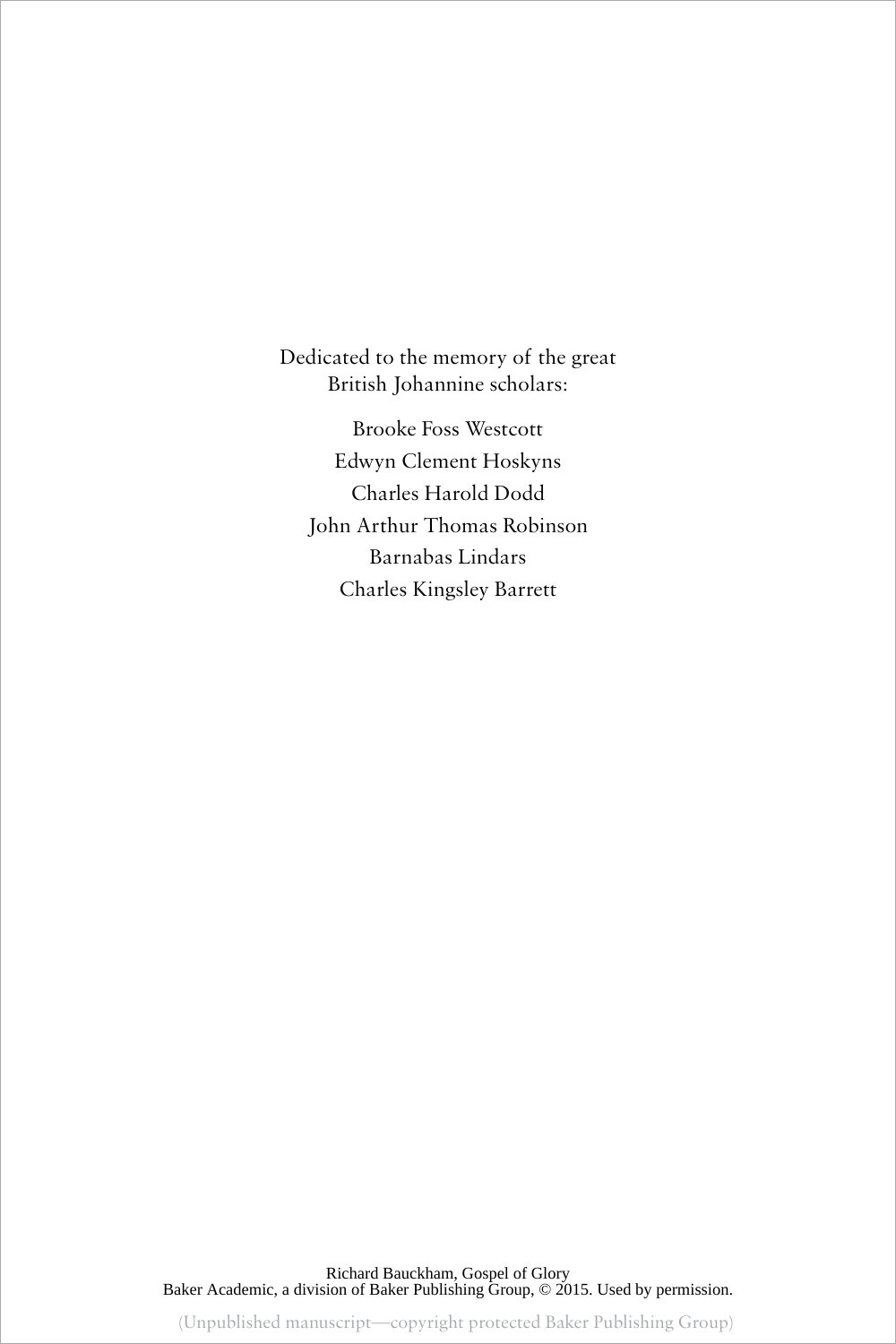### Contents

Preface ix

Abbreviations xiii

- 1. "Individualism" 1
- 2. Divine and Human Community 21
- 3. Glory 43
- 4. Cross, Resurrection, and Exaltation 63
- 5. Sacraments? 77
- 6. Dualisms 109
- 7. Dimensions of Meaning in the Gospel's First Week 131
- 8. The Johannine Jesus and the Synoptic Jesus 185

Bibliography 203 Index of Scripture and Other Ancient Sources 217 Index of Modern Authors 227 Index of Subjects 231

vii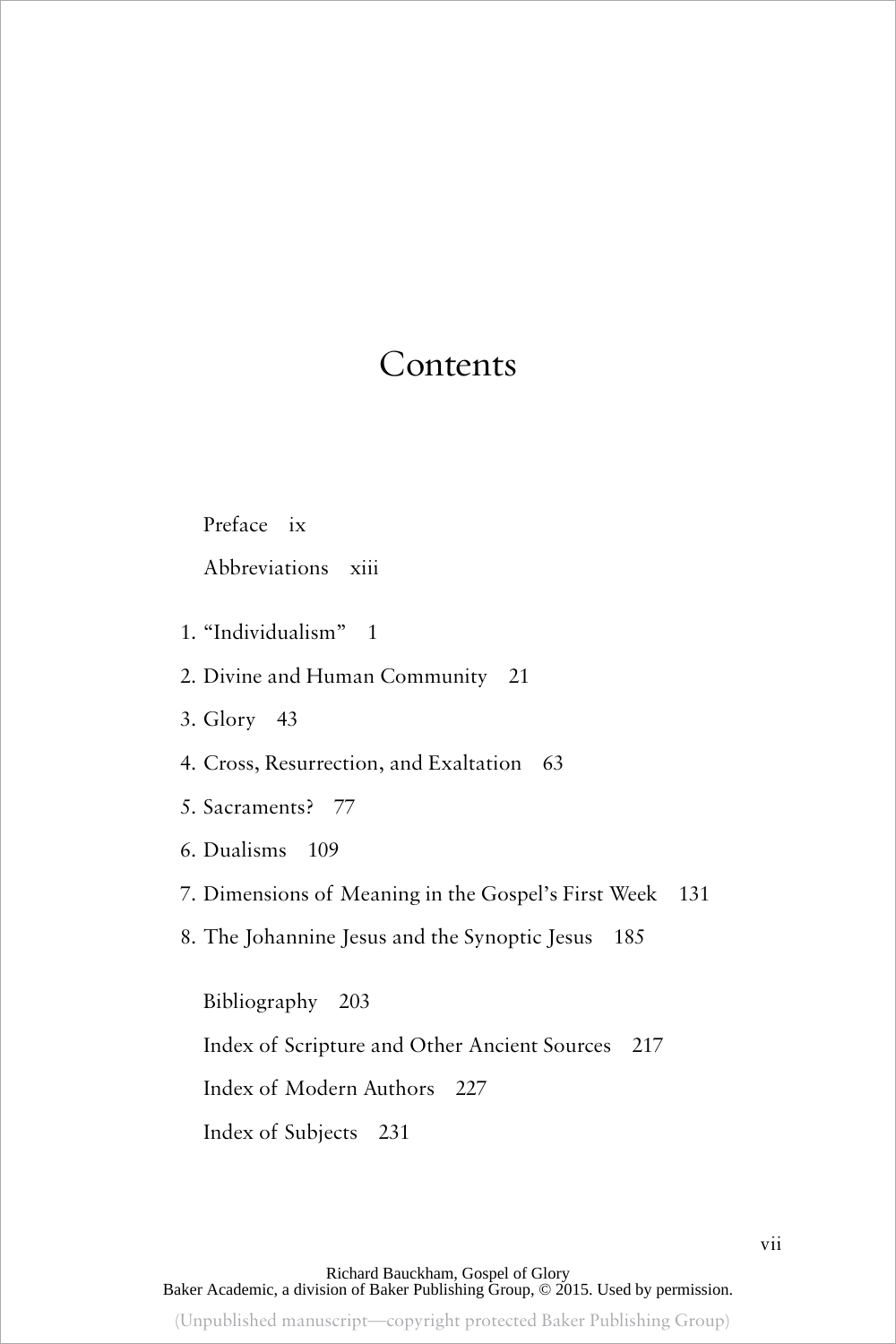# Preface

In this volume, I do not attempt a comprehensive coverage of the theology of John's Gospel but focus on some major themes, including some that have been much neglected and others that have been very much debated during the last century of New Testament scholarship. The most neglected of the topics I tackle is what in chapter 1 I call the "individualism" of the Gospel of John. (I put the term in quotes to indicate that it does not refer to the kind of individualism that characterizes contemporary Western culture.) This is a prominent aspect of the Gospel that most recent scholars have managed to ignore, probably because it is the last thing they would expect to find in John. Working on this topic, I became aware that in order to do justice to the Gospel, we must recognize that it lays emphasis both on the individual believer and on the community of believers. We should not allow either to cancel out the other. But the theme of community in John has the added dimension of characterizing John's understanding of God as well as his understanding of believers, and so chapter 2 explores the relationship of divine and human community.

Most Johannine scholars recognize that "glory" is a key term in the Gospel of John, but there are few extended treatments of it. Chapter 3 therefore offers an analytical overview of this theme. The cross of Christ, on the other hand, along with his resurrection and exaltation, has received a great deal of attention, not least in the commentaries. But in chapter 4 I have adopted a fresh approach by viewing the cross and the resurrection/exaltation of Jesus in relation to four key themes of the Gospel: love, life, glory, and truth. I believe this approach throws fresh light on John's understanding of the key events in his christological story. Chapters 5 ("Sacraments?") and 6 ("Dualisms") treat aspects of John's theology that have proved highly problematic and debatable

Richard Bauckham, Gospel of Glory Baker Academic, a division of Baker Publishing Group, © 2015. Used by permission.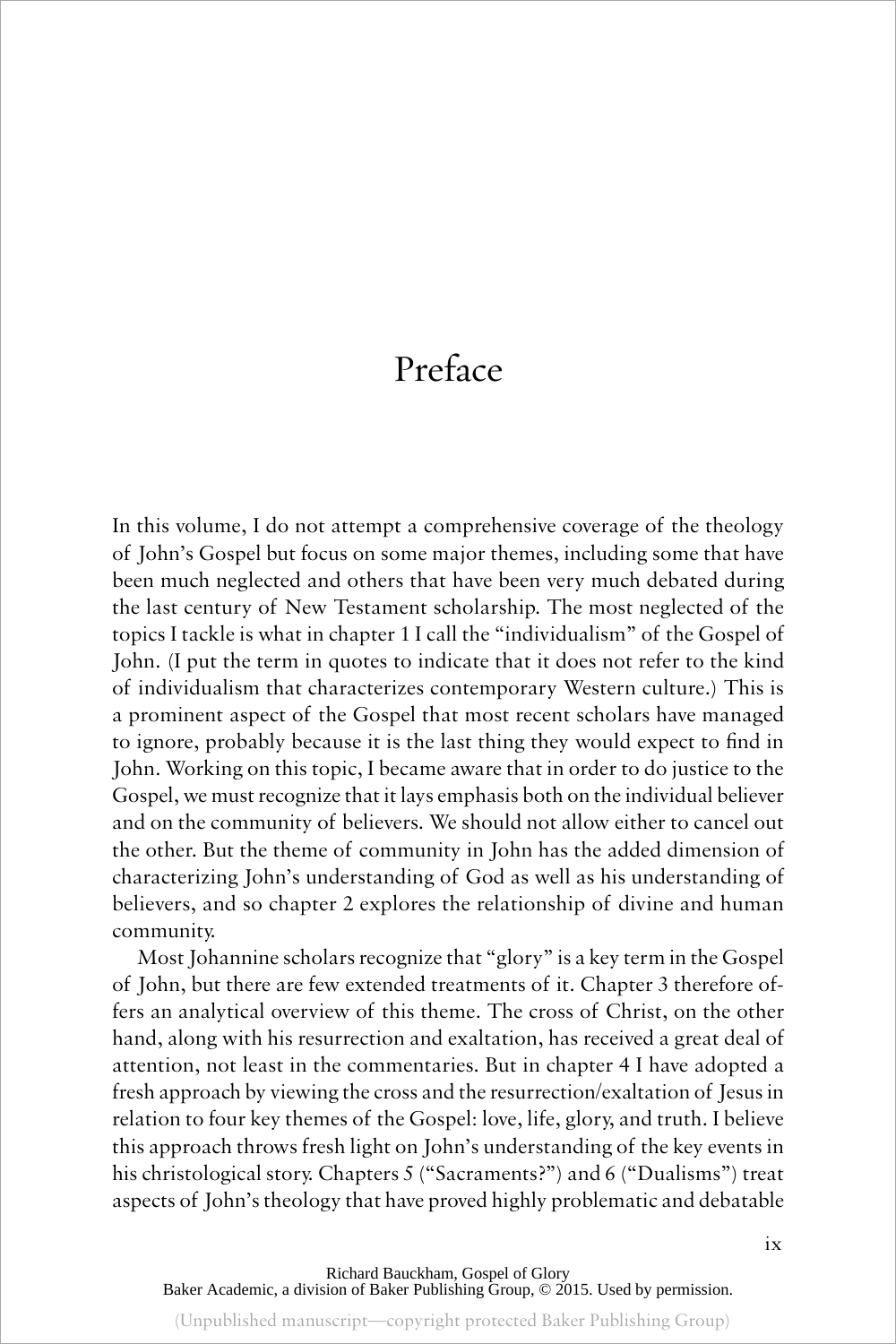in Johannine scholarship. There is nothing approaching a scholarly consensus on sacraments in John, not even on whether there is a sacramental aspect to his theology at all. This topic requires some methodological rigor if it is to be significantly clarified. In the title of chapter 6, I have used the plural noun in contrast to the usual talk of Johannine dualism. Discussion of this topic has suffered from oversimplification. By making distinctions between different kinds of duality in John, I hope to clarify the roles they play in his theology.

Chapter 7 adopts a quite different approach, focusing not on a theme but on a key section of the Gospel's narrative (1:19–2:11). The aim is to illuminate the way theological meaning is conveyed by narrative in this Gospel, one very remarkable feature of which is the wide range of additional dimensions of meaning beyond the literal meaning that the narratives are constructed to evoke. Finally, chapter 8 takes up the issue of the differences between the Johannine Jesus and the Jesus(es) of the Synoptic Gospels, not as an issue about the historical Jesus but as an issue about how Christian readers of the Gospels can read the four different Gospels as providing complementary angles on the ultimately one Christ of faith. It is a serious failure of Gospels scholarship in the service of the church and Christian faith that scholars seem commonly quite content to emphasize the distinctive portrayal of Jesus in each Gospel without facing the subsequent question: what are Christian believers to do with this diversity? This chapter is a first approach to reflection on how the diversity within the fourfold Gospel canon can function for Christian faith and theology that takes that fourfold canon seriously as its means of access to the one Jesus Christ who is the same yesterday, today, and forever.

Each chapter of this book is a self-contained essay, and so the chapters can be read in any order. Readers who are interested in my approach to such questions as the historical origins and context of the Gospel can turn to my earlier collection of essays<sup>1</sup> and in particular its introduction. In the present volume, I have left aside all such questions in order to focus entirely on the theological content of the Gospel.

Most of the chapters have a prehistory. The origins of chapter 1 lie in the third C. F. D. Moule Memorial Lecture, entitled "John: A Gospel for Individualists?," which I gave in June 2010 at Ridley Hall, Cambridge. (It was inspired by a significant but neglected article by Moule.) In a later incarnation, this lecture became the Graham Stanton Memorial Lecture, given in September 2010 in Bangor, Wales, at the British New Testament Conference of that year. I was delighted to be able to honor these two great New Testament scholars,

1. *The Testimony of the Beloved Disciple: Narrative, History, and Theology in the Gospel of John* (Grand Rapids: Baker Academic, 2007).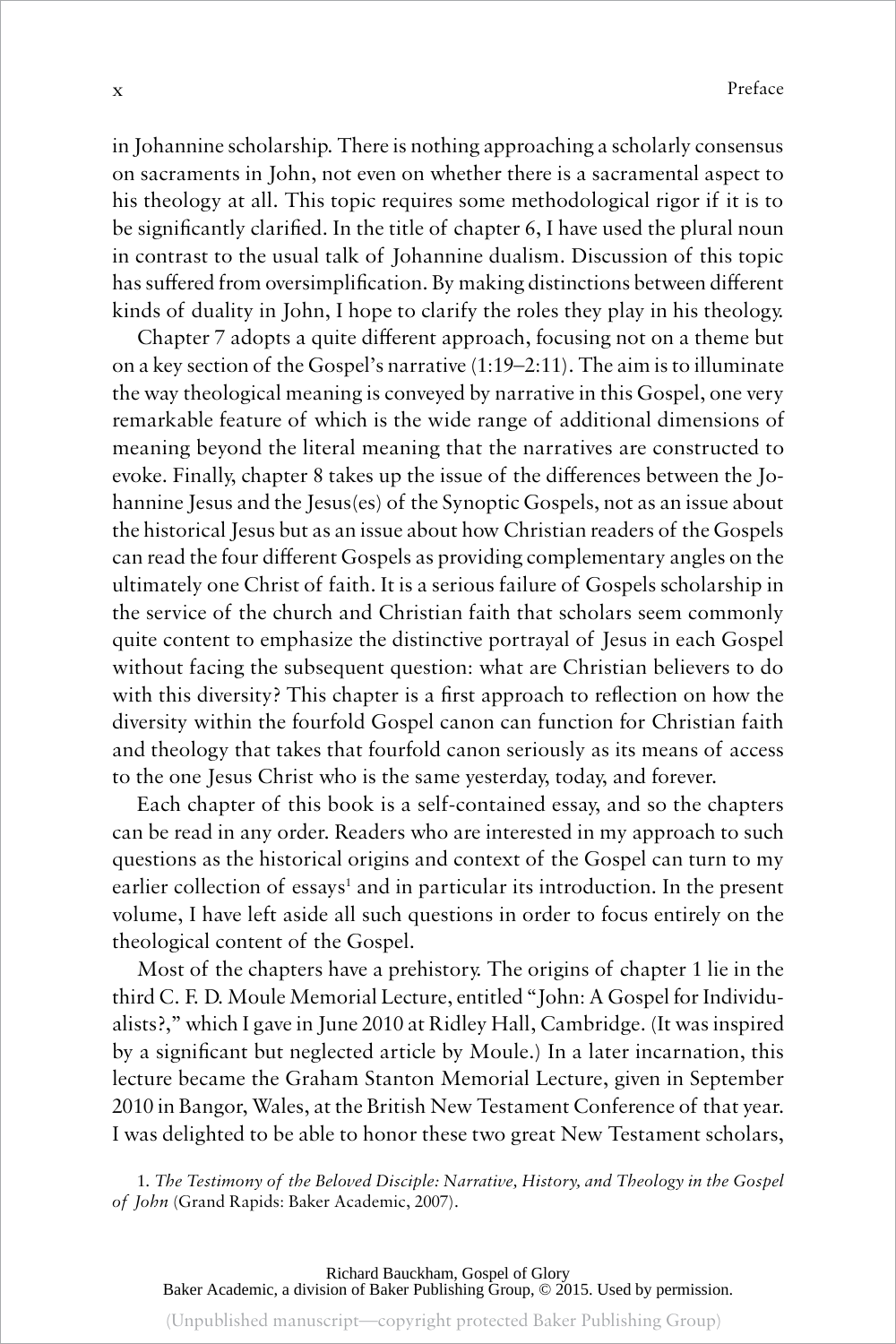the latter a pupil of the former. Chapter 2 was designed as a companion to chapter 1, and I gave the two lectures at Western Theological Seminary, Holland, Michigan, in January 2012, when I also gave the lecture on which chapter 2 is based at the University of Notre Dame, South Bend, Indiana. This lecture made another appearance in the New Testament seminar at the University of Durham in February 2012. In 2013 I gave the Trinity Lectures at Trinity College, Singapore, under the title "Aspects of the Theology of John's Gospel." The four lectures in the series were those on which chapters 1, 2, 3, and 8 of this book are based. Chapter 8 also formed the Henton Davies Lecture for 2014, given at Regent's Park College, Oxford. I am very grateful to my hosts and my audiences on these various occasions, for making them enjoyable events and for the stimulating comments and questions I received. Finally, chapter 4 originated as a paper for a small symposium on the Gospel of John that took place at Madingley Hall, Cambridge, in January 2014. The highly interdisciplinary discussions of the small group of people chosen and gathered by David Ford for that occasion went beyond the confines of the discussions New Testament scholars usually have among themselves and proved very rewarding.

Two of the chapters are also published elsewhere. Chapter 5 is a longer version of "Sacraments and the Gospel of John," in *The Oxford Handbook of Sacramental Theology*, edited by Hans Boersma and Matthew Levering (Oxford: Oxford University Press, 2015), and is used here by permission of Oxford University Press. Chapter 6 was first published under the title "Dualism and Soteriology in Johannine Theology," in *Beyond Bultmann: Reckoning a New Testament Theology,* edited by Bruce W. Longenecker and Mikeal C. Parsons (Waco: Baylor University Press, 2014), 133–53, and appears here by permission of Baylor University Press.

xi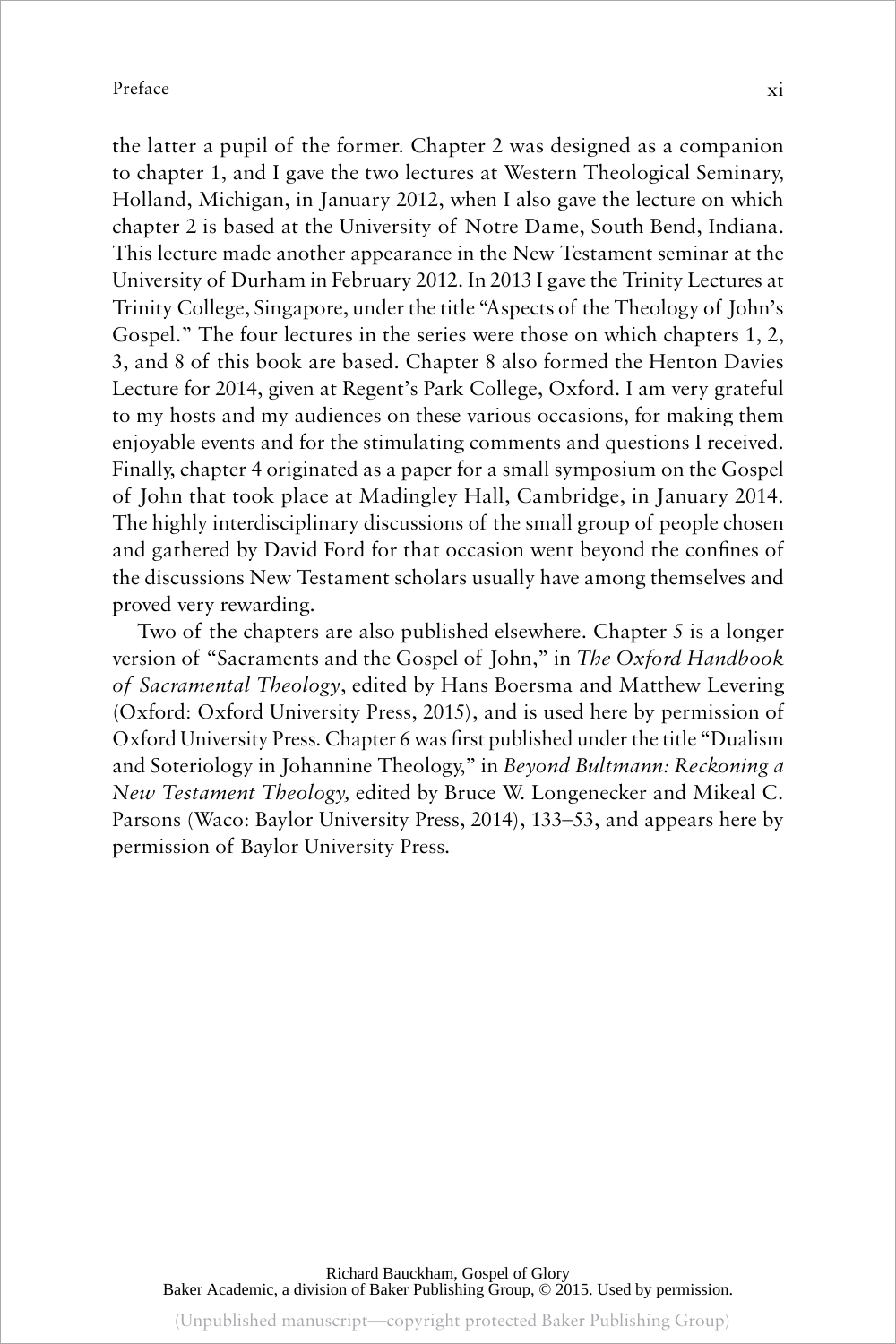# Abbreviations

#### **General and Bibliographic**

| AB           | Anchor Bible                                                  |
|--------------|---------------------------------------------------------------|
| ABD          | Anchor Bible Dictionary. Edited by D. N. Freedman. 6 vols.    |
|              | New York: Doubleday, 1992.                                    |
| <b>ACCS</b>  | Ancient Christian Commentary on Scripture                     |
| <b>ACW</b>   | <b>Ancient Christian Writers</b>                              |
| AnBib        | Analecta biblica                                              |
| <b>ANTC</b>  | Abingdon New Testament Commentaries                           |
| <b>ASBF</b>  | Analecta Studium Biblicum Franciscanum                        |
| <b>BECNT</b> | Baker Exegetical Commentary on the New Testament              |
| Bib          | Biblica                                                       |
| BibInt       | <b>Biblical Interpretation</b>                                |
| <b>BIS</b>   | <b>Biblical Interpretation Series</b>                         |
| <b>BNTC</b>  | <b>Black's New Testament Commentaries</b>                     |
| <b>BRBS</b>  | Brill's Readers in Biblical Studies                           |
| <b>BTB</b>   | <b>Biblical Theology Bulletin</b>                             |
| CBQ          | Catholic Biblical Quarterly                                   |
| ConBNT       | Coniectanea biblica: New Testament Series                     |
| ConC         | Concordia Commentary                                          |
| DCH          | Dictionary of Classical Hebrew. Edited by David J. A. Clines. |
|              | 8 vols. Sheffield: Sheffield Phoenix Press, 1993–2011.        |
| $D$ Rev      | Downside Review                                               |
| <b>DSD</b>   | Dead Sea Discoveries                                          |
| ECC          | Eerdmans Critical Commentary                                  |
| ExpTim       | <b>Expository Times</b>                                       |
|              |                                                               |

Richard Bauckham, Gospel of Glory Baker Academic, a division of Baker Publishing Group, © 2015. Used by permission.

(Unpublished manuscript—copyright protected Baker Publishing Group)

xiii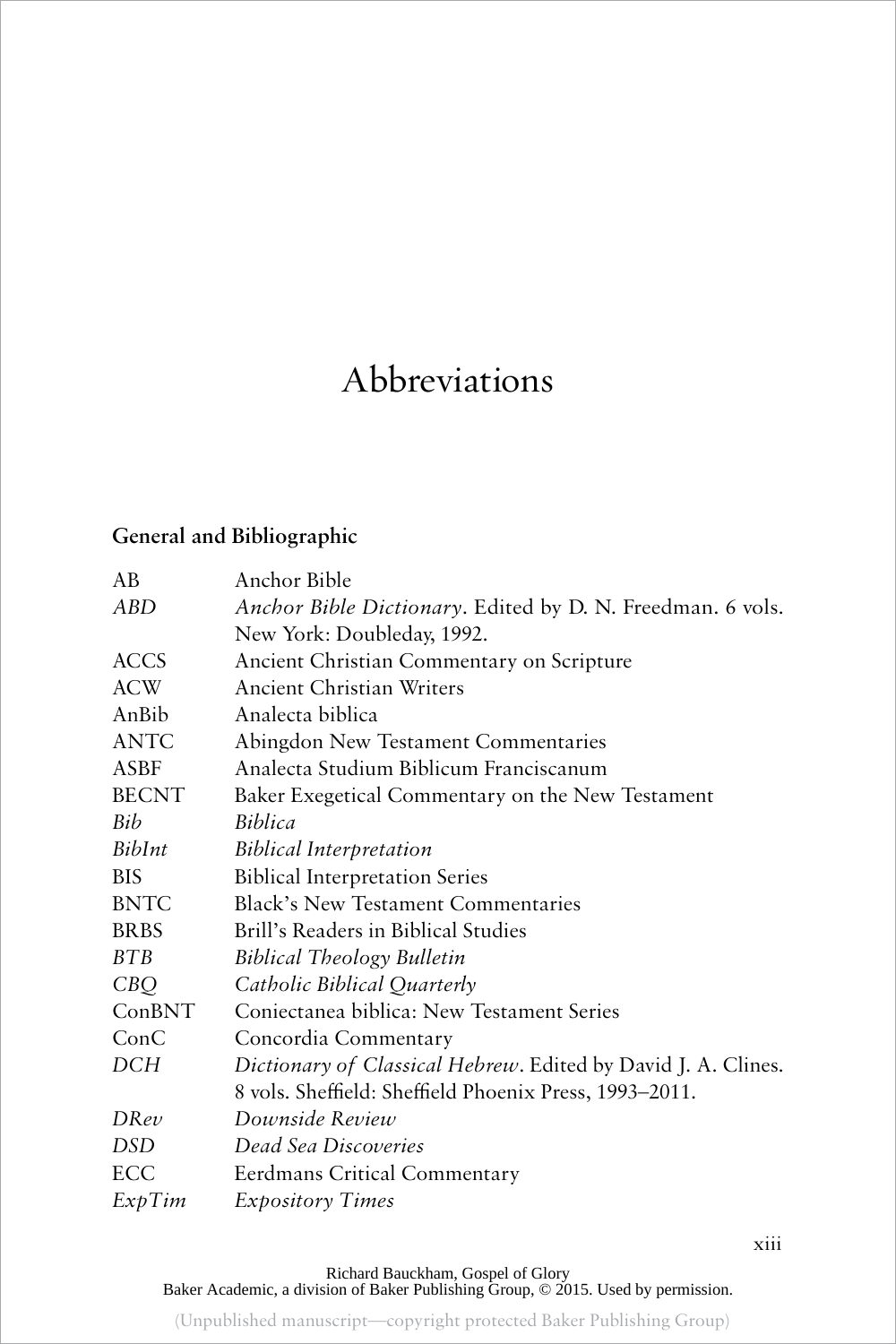| FCB            | Feminist Companion to the Bible                                      |
|----------------|----------------------------------------------------------------------|
| ICC            | <b>International Critical Commentary</b>                             |
| JAJS           | Journal of Ancient Judaism Supplements                               |
| JBL            | Journal of Biblical Literature                                       |
| <b>JSNT</b>    | Journal for the Study of the New Testament                           |
| <b>JSNTSup</b> | Journal for the Study of the New Testament: Supplement Series        |
| <b>JSPSup</b>  | Journal for the Study of the Pseudepigrapha: Supplement Series       |
| LD             | Lectio divina                                                        |
| <b>LNTS</b>    | Library of New Testament Studies                                     |
| LQ             | Lutheran Quarterly                                                   |
| LSTS           | Library of Second Temple Studies                                     |
| <b>LTP</b>     | Laval théologique et philosophique                                   |
| <b>LTPM</b>    | Louvain Theological and Pastoral Monographs                          |
| <b>LXX</b>     | Septuagint, Greek Old Testament                                      |
| NBf            | New Blackfriars                                                      |
| <b>NCB</b>     | New Century Bible                                                    |
| Neot           | Neotestamentica                                                      |
| <b>NETS</b>    | A New English Translation of the Septuagint. Edited by Albert        |
|                | Pietersma and Benjamin G. Wright. New York: Oxford Univer-           |
|                | sity Press, 2007.                                                    |
| <b>NICNT</b>   | New International Commentary on the New Testament                    |
| <b>NIGTC</b>   | New International Greek Testament Commentary                         |
| NovT           | Novum Testamentum                                                    |
| NovTSup        | Supplements to Novum Testamentum                                     |
| <b>NSBT</b>    | New Studies in Biblical Theology                                     |
| NTL            | New Testament Library                                                |
| NTS            | New Testament Studies                                                |
| NTT            | New Testament Theology                                               |
| <b>OTP</b>     | Old Testament Pseudepigrapha. Edited by J. H. Charlesworth.          |
|                | 2 vols. New York: Doubleday, 1983-85.                                |
| RB             | Revue biblique                                                       |
| RevScRel       | Revue de sciences religieuses                                        |
| <b>RSR</b>     | Recherches de science religieuse                                     |
| SBAZ           | Studien zur biblischen Archäologie und Zeitgeschichte                |
| <b>SBLAB</b>   | Society of Biblical Literature Academia Biblica                      |
| <b>SBLECL</b>  | Society of Biblical Literature Early Christianity and Its Literature |
| SBLEJL         | Society of Biblical Literature Early Judaism and Its Literature      |
| <b>SBLMS</b>   | Society of Biblical Literature Monograph Series                      |
| SBLSymS        | Society of Biblical Literature Symposium Series                      |
| <b>SBT</b>     | Studies in Biblical Theology                                         |

Richard Bauckham, Gospel of Glory

Baker Academic, a division of Baker Publishing Group, © 2015. Used by permission.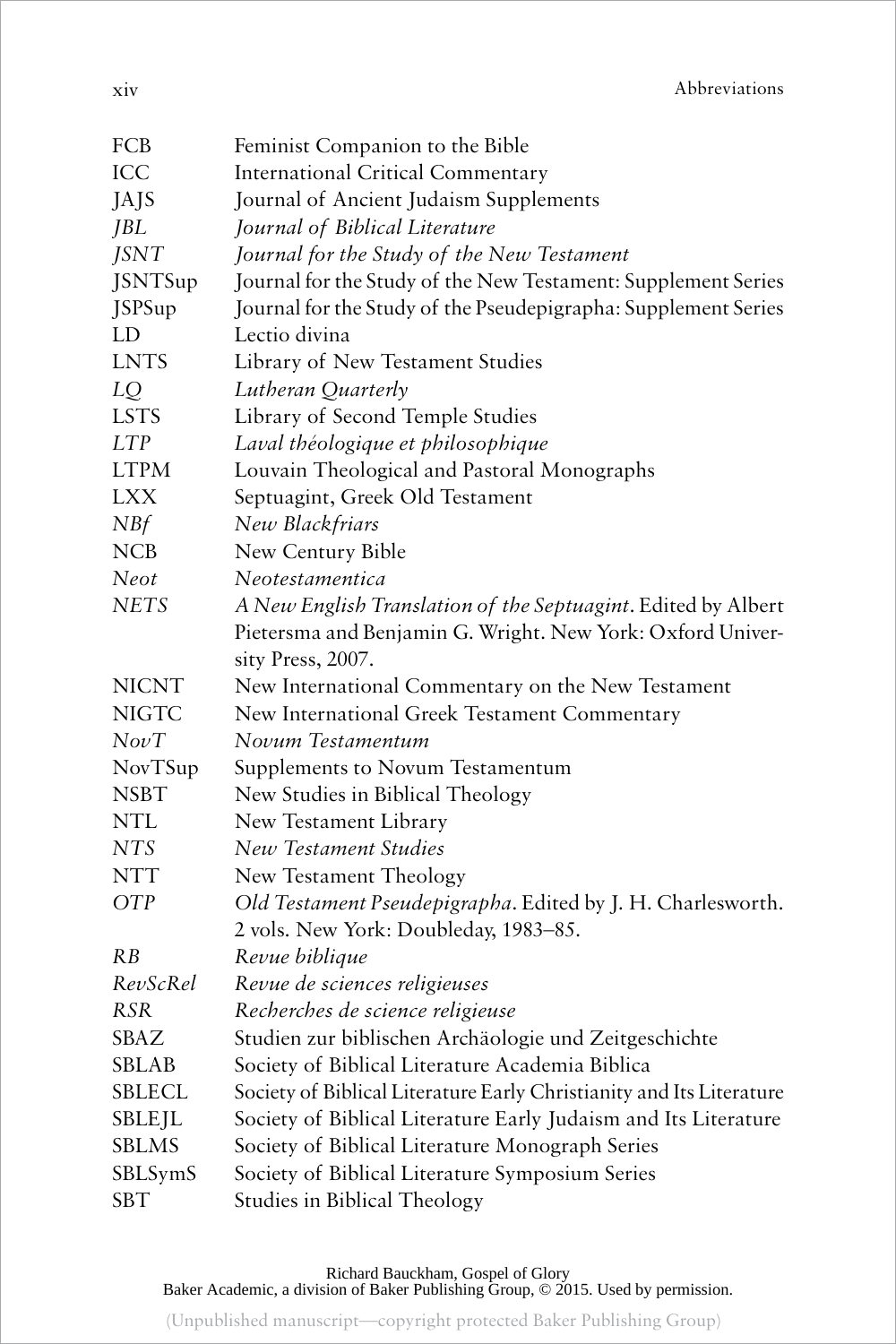| Sources chrétiennes                                           |
|---------------------------------------------------------------|
| Scripture and Hermeneutics Series                             |
| Studies in Judaism in Late Antiquity                          |
| Studiorum Novi Testamenti auxilia                             |
| Society for New Testament Studies Monograph Series            |
| Sacra Pagina                                                  |
| Studies on the Texts of the Desert of Judah                   |
| St. Vladimir's Theological Quarterly                          |
| Theological Dictionary of the Old Testament. Edited by G. J.  |
| Botterweck and H. Ringgren. Translated by J. T. Willis, G. W. |
| Bromiley, and D. E. Green. Grand Rapids: Eerdmans, 1974–.     |
| Theology Today                                                |
| Theological Journal                                           |
| <b>Tyndale New Testament Commentaries</b>                     |
| Theological Studies                                           |
| Tyndale Bulletin                                              |
| Word Biblical Commentary                                      |
| Wissenschaftliche Untersuchungen zum Neuen Testament          |
|                                                               |

#### **Old Testament**

| Gen.         | Genesis        | Song  | Song of Songs |
|--------------|----------------|-------|---------------|
| Exod.        | Exodus         | Isa.  | Isaiah        |
| Lev.         | Leviticus      | Jer.  | Jeremiah      |
| Num.         | Numbers        | Lam.  | Lamentations  |
| Deut.        | Deuteronomy    | Ezek. | Ezekiel       |
| Josh.        | Joshua         | Dan.  | Daniel        |
| Judg.        | Judges         | Hosea | Hosea         |
| Ruth         | Ruth           | Joel  | Joel          |
| $1-2$ Sam.   | 1–2 Samuel     | Amos  | Amos          |
| $1-2$ Kings  | $1-2$ Kings    | Obad. | Obadiah       |
| $1-2$ Chron. | 1-2 Chronicles | Jon.  | Jonah         |
| Ezra         | Ezra           | Mic.  | Micah         |
| Neh.         | Nehemiah       | Nah.  | Nahum         |
| Esther       | Esther         | Hab.  | Habakkuk      |
| Job          | Job            | Zeph. | Zephaniah     |
| $Ps(s)$ .    | Psalm(s)       | Hag.  | Haggai        |
| Prov.        | Proverbs       | Zech. | Zechariah     |
| Eccles.      | Ecclesiastes   | Mal.  | Malachi       |

Richard Bauckham, Gospel of Glory Baker Academic, a division of Baker Publishing Group, © 2015. Used by permission.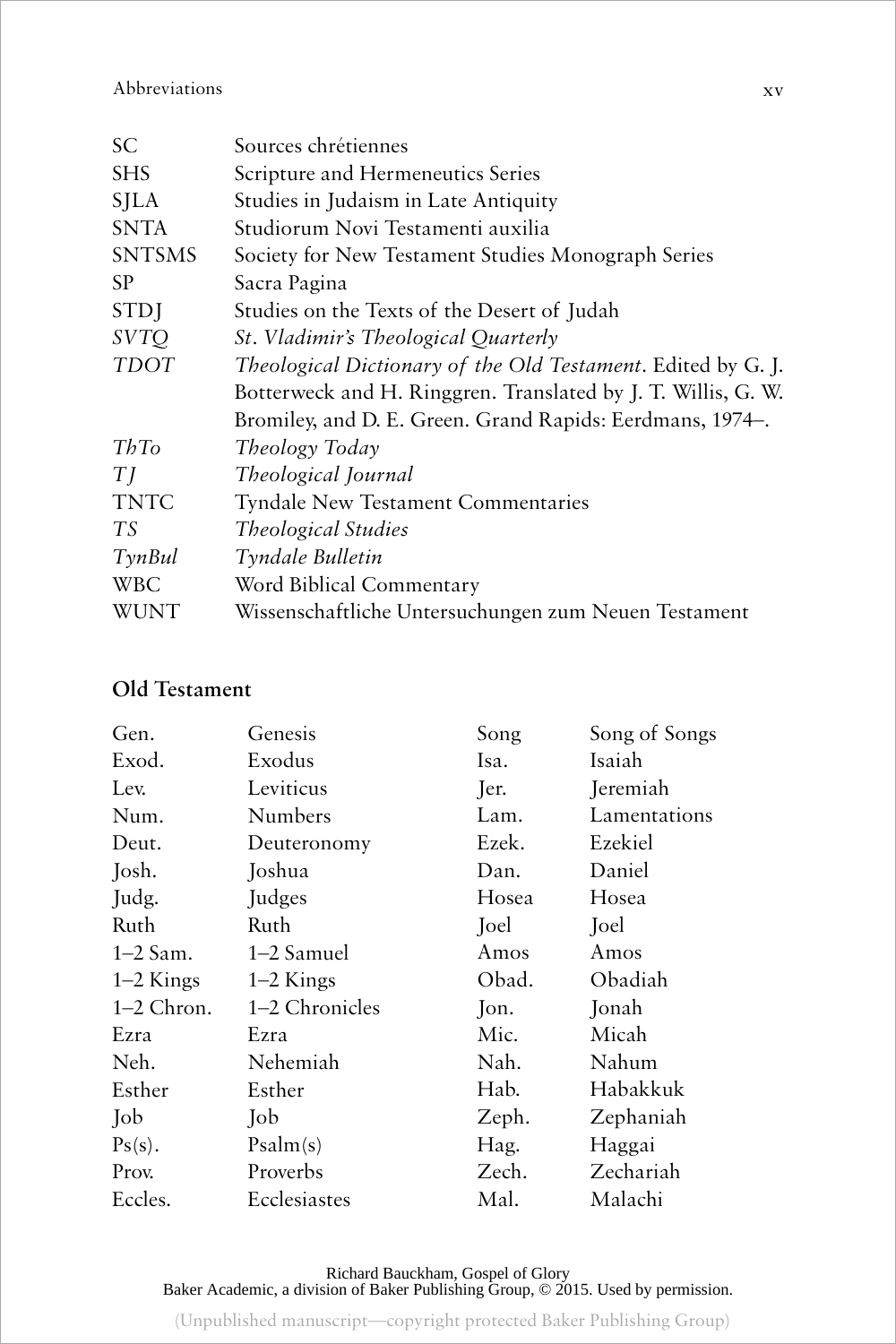#### **New Testament**

| Matt.      | Matthew         | $1-2$ Thess. | 1–2 Thessalonians |
|------------|-----------------|--------------|-------------------|
| Mark       | Mark            | $1-2$ Tim.   | 1–2 Timothy       |
| Luke       | Luke            | Titus        | Titus             |
| John       | John            | Philem.      | Philemon          |
| Acts       | Acts            | Heb.         | <b>Hebrews</b>    |
| Rom.       | Romans          | James        | James             |
| $1-2$ Cor. | 1-2 Corinthians | $1-2$ Pet.   | $1-2$ Peter       |
| Gal.       | Galatians       | $1-3$ John   | $1-3$ John        |
| Eph.       | Ephesians       | Jude         | Jude              |
| Phil.      | Philippians     | Rev.         | Revelation        |
| Col.       | Colossians      |              |                   |

#### **Other Jewish and Christian Writings**

| Ag. $Ap.$  | Josephus, Against Apion                     |
|------------|---------------------------------------------|
| Ant.       | Josephus, Jewish Antiquities                |
| $1$ Apol.  | Justin, Apologia I (First Apology)          |
| $2$ Bar.   | 2 Baruch (Syriac Apocalypse)                |
| Barn.      | Barnabas                                    |
| b. Yebam.  | Babylonian Talmud, Yebamot                  |
| CD         | Cairo Genizah copy of the Damascus Document |
| Conf.      | Philo, On the Confusion of Tongues          |
| $1 En$ .   | 1 Enoch (Ethiopic Apocalypse)               |
| Jub.       | <i>Jubilees</i>                             |
| J.W.       | Josephus, Jewish War                        |
| Let. Aris. | Letter of Aristeas                          |
| Life       | Josephus, The Life                          |
|            | m. Abot Mishnah, Abot                       |
| 1–4 Macc.  | 1–4 Maccabees                               |
| m. Ketub.  | Mishnah, Ketubbot                           |
| МT         | Masoretic Text                              |
| Phld.      | Ignatius, To the Philadelphians             |
| 1QH        | Thanksgiving Hymns                          |
| 1QM        | War Scroll                                  |
| 1QpMic     | Pesher to Micah                             |
| 1QS        | Community Rule                              |
| 4Q177      | 4OCatena A                                  |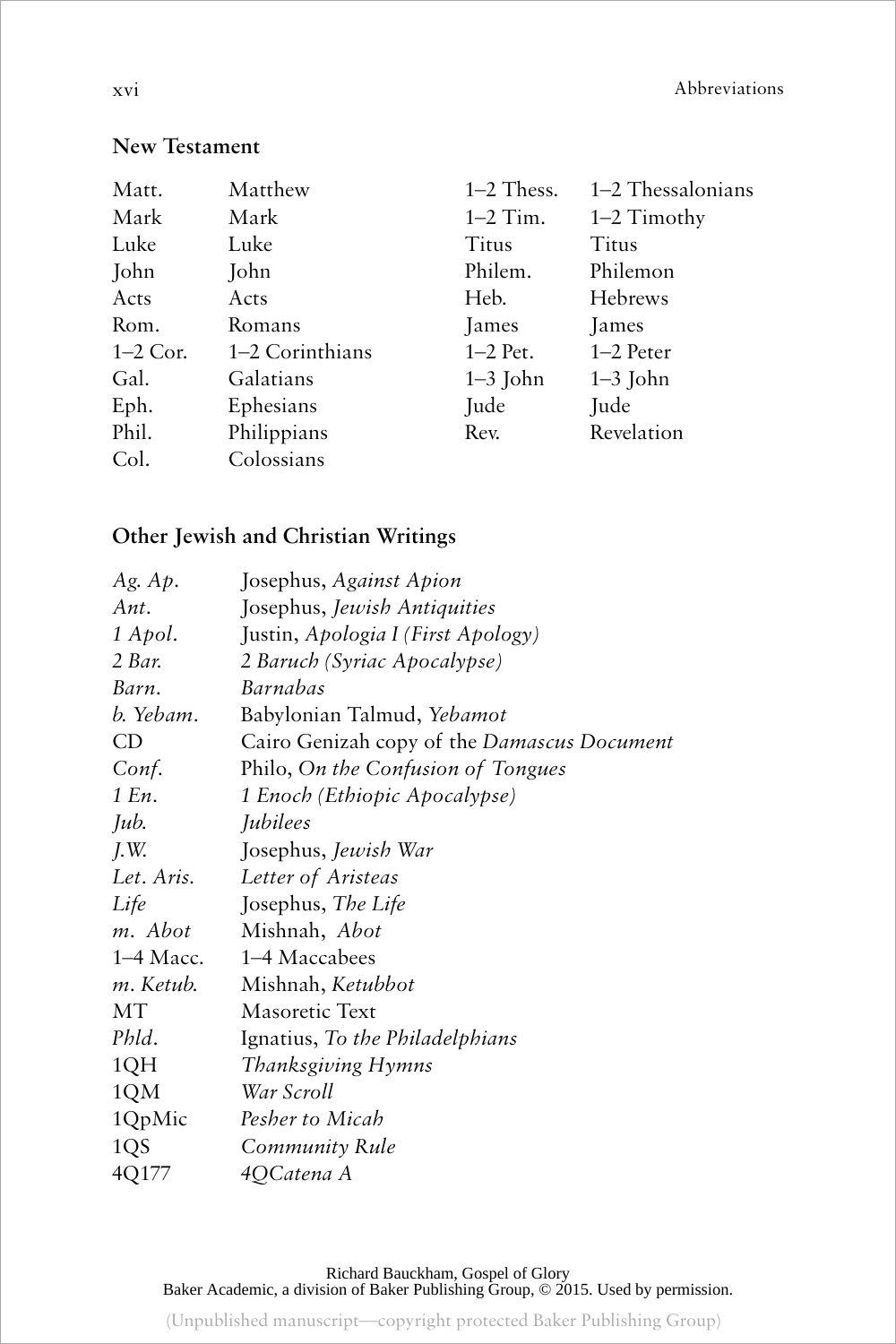| 11QT      | Temple Scroll                                  |
|-----------|------------------------------------------------|
| Rom.      | Ignatius, To the Romans                        |
| Sir.      | Sirach                                         |
| Smyrn.    | Ignatius, To the Smyrnaeans                    |
| Spec.     | Philo, On the Special Laws                     |
| Strom.    | Clement of Alexandria, Stromata (Miscellanies) |
| $T.$ Jos. | <b>Testament of Joseph</b>                     |
| Tob.      | Tobit                                          |
| Trall.    | Ignatius, To the Trallians                     |
| Virt.     | Philo, On the Virtues                          |
| Wis.      | Wisdom of Solomon                              |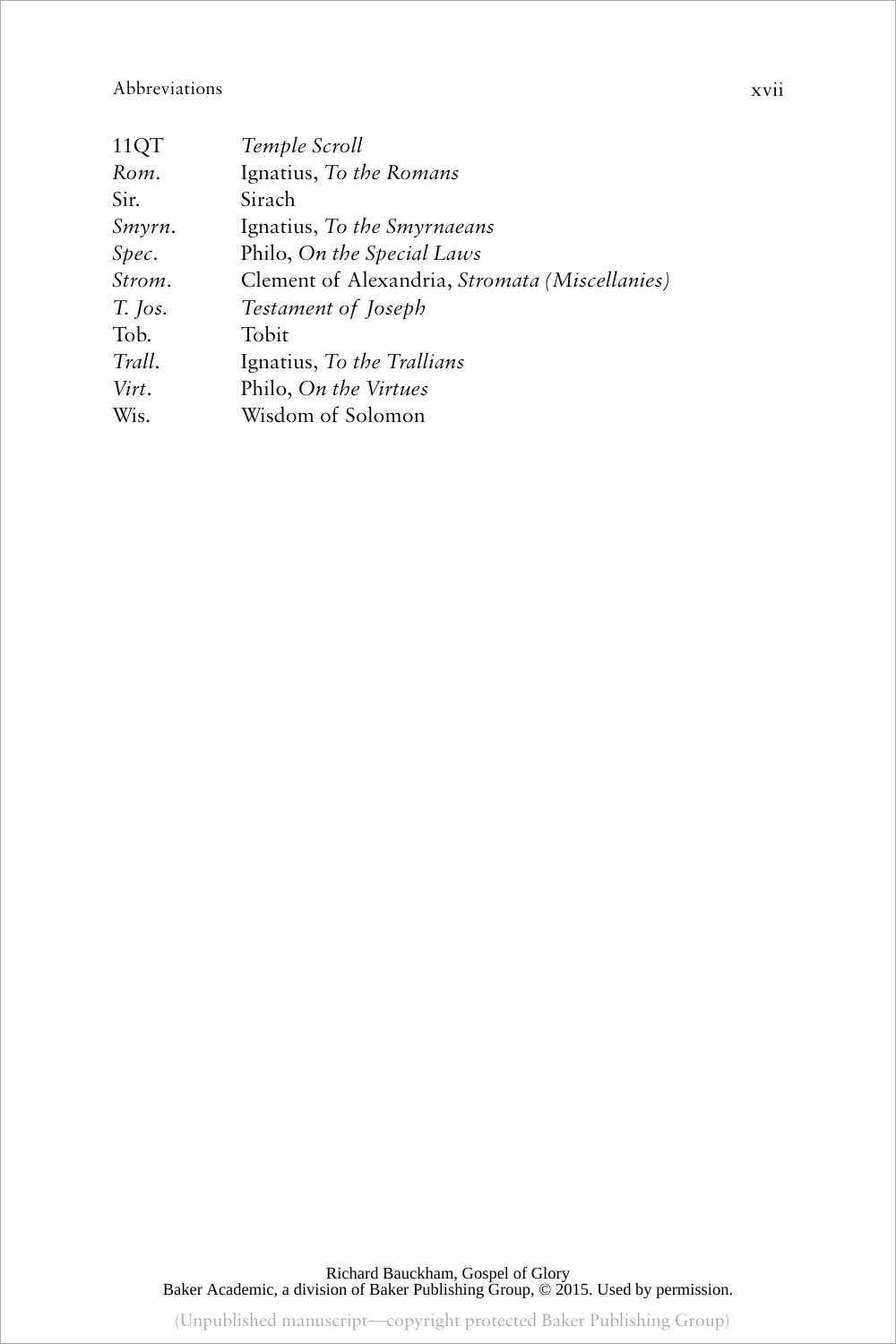1

# "Individualism"

The title of this chapter echoes that of an article that Charles F. D. Moule published in 1962: "The Individualism of the Fourth Gospel."1 But, unlike Moule, I have put the word "individualism" in quotation marks. It has become quite a slippery word, and the issues it might evoke for New Testament scholars today are not necessarily those that Moule had in mind. He was not thinking of the contrast between individualist and collectivist cultures that may well occur to us, either because we have become aware of how exceptional the extremely individualistic culture of the modern West is, or because we have been warned not to read modern Western individualism, anachronistically or ethnocentrically, into the New Testament. When Moule referred to the individualism of the Fourth Gospel, he meant that this Gospel lays considerable emphasis on the relationship of the individual believer to Jesus Christ,<sup>2</sup> by contrast with

1. Charles F. D. Moule, "The Individualism of the Fourth Gospel," *NovT* 5 (1962): 171–90; reprinted in Charles F. D. Moule, *Essays in New Testament Interpretation* (Cambridge: Cambridge University Press, 1982), 91–109; and in *The Composition of John's Gospel: Selected Studies from Novum Testamentum*, ed. David E. Orton, BRBS 2 (Leiden: Brill, 1999), 21–40. See also Charles F. D. Moule, "A Neglected Factor in the Interpretation of Johannine Eschatology," in *Studies in John: Presented to Professor Dr. J. N. Sevenster on the Occasion of His Seventieth Birthday*, ed. M. C. Rientsma, NovTSup 24 (Leiden: Brill, 1970), 155–60, where he extends his argument to 1 John.

2. This is also what John F. O'Grady means by the "individualism" of the Gospel ("Individualism and the Johannine Ecclesiology," *BTB* 5 [1975]: 235–45).

Richard Bauckham, Gospel of Glory Baker Academic, a division of Baker Publishing Group, © 2015. Used by permission.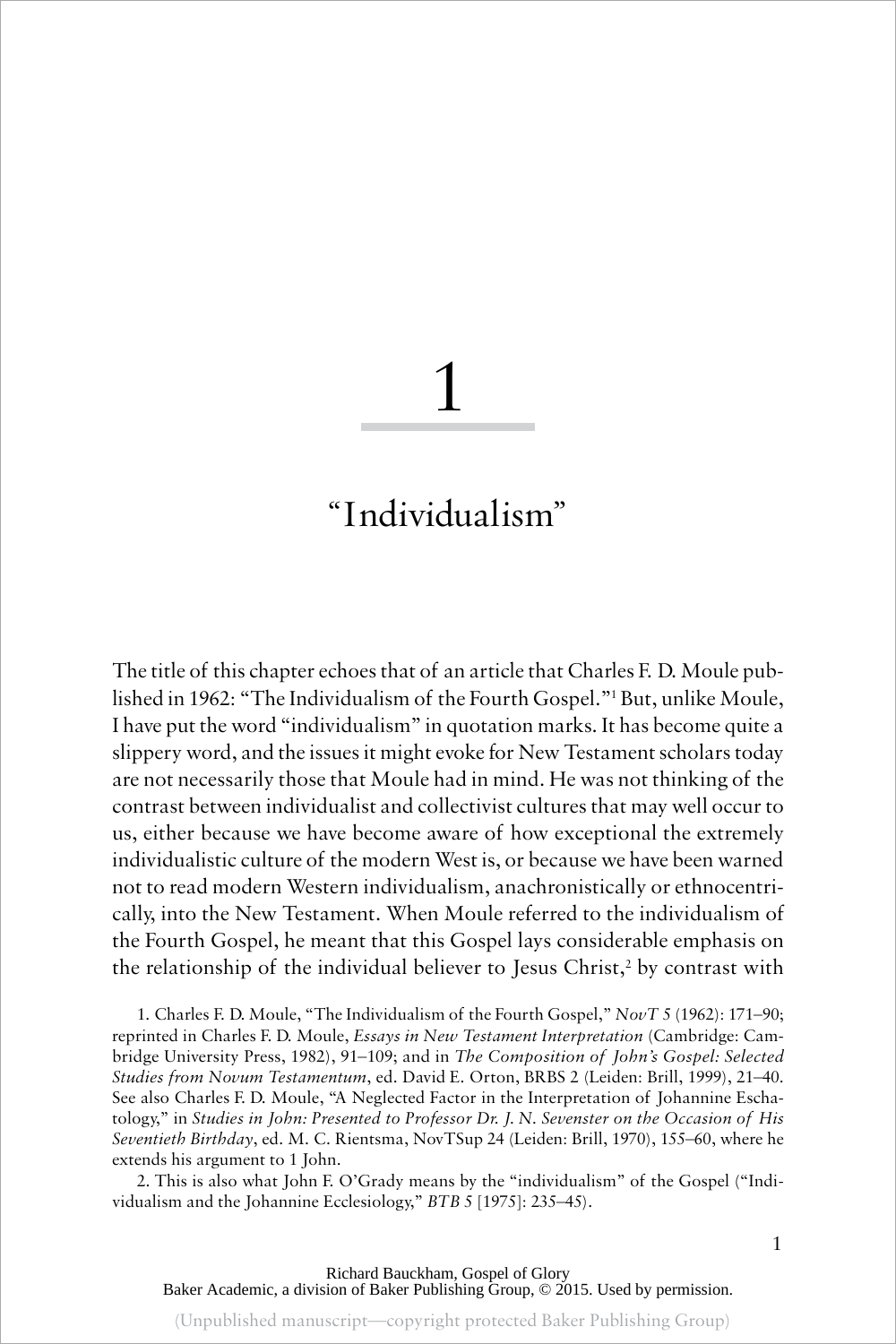the more corporate understanding of the Christian community to be found in the Pauline literature.<sup>3</sup> As we shall see, Moule was quite correct in claiming that, even though he presented only a small part of the evidence for it. It is remarkable how few scholars writing since Moule have noticed this feature of the Gospel at all,<sup>4</sup> perhaps because the imaginary Johannine community has cast such a spell over Johannine scholarship.<sup>5</sup>

#### **Clarifications and Definitions**

Daniel Shanahan remarks that "the term 'individualism' opens up a labyrinth of meaning."6 There is a large literature—in anthropology, classical studies, medieval and modern history, political philosophy, postmodern philosophy, social psychology, and other disciplines. There is also considerable debate over whether the individualism of the modern West should be evaluated positively or negatively. It is not surprising that the meaning of the term is not entirely stable, and so I want to begin with some clarifications and definitions.

First, I would distinguish between individualism, on the one hand, and individuation or individuality, on the other.7 Individualism is a cultural variable, but individuality is a feature of all human experience. At least, if ever there was human experience without individuation, it predated the historical

3. Moule, "Individualism," 104.

4. Those who have noted it include O'Grady, "Individualism"; James D. G. Dunn, *Jesus and the Spirit: A Study of the Religious and Charismatic Experience of the First Christians as Reflected in the New Testament* (London: SCM, 1975), 354–55; Raymond E. Brown, *The Churches the Apostles Left Behind* (London: Chapman, 1984), 84–101; Jerome H. Neyrey, *An Ideology of Revolt: John's Christology in Social-Science Perspective* (Philadelphia: Fortress, 1988), 145; Thomas L. Brodie, *The Gospel according to John: A Literary and Theological Commentary* (New York: Oxford University Press, 1993), 31–39; George B. Caird, *New Testament Theology*, ed. L. D. Hurst (Oxford: Clarendon, 1994), 221; D. Moody Smith, *The Theology of the Gospel of John*, NTT (Cambridge: Cambridge University Press, 1995), 145; Ruth Edwards, *Discovering John* (London: SPCK, 1993), 140–41; Raymond E. Brown, *An Introduction to the Gospel of John*, ed. Francis J. Moloney (New York: Doubleday, 2003), 226–27.

5. For my view that the Gospel of John was not written for any specific Christian community and that the quest for the "Johannine community" has been fruitless, see Richard Bauckham, "For Whom Were Gospels Written?," in *The Gospels for All Christians: Rethinking the Gospel Audiences*, ed. Richard Bauckham (Grand Rapids: Eerdmans/Edinburgh: T&T Clark, 1997), 9–48; Bauckham, *The Testimony of the Beloved Disciple: Narrative, History, and Theology in the Gospel of John* (Grand Rapids: Baker Academic, 2007), 21–22, 113–23.

6. Daniel Shanahan, *Toward a Genealogy of Individualism* (Amherst: University of Massachusetts Press, 1992), 13.

7. For the distinction, see Nigel Rapport, *Transcendent Individual: Towards a Literary and Liberal Anthropology* (London: Routledge, 1997), 6; Anthony P. Cohen, *Self Consciousness: An Alternative Anthropology of Identity* (London: Routledge, 1994), 168–69; Gary W. Burnett, *Paul and the Salvation of the Individual*, BIS 57 (Leiden: Brill, 2001), 46.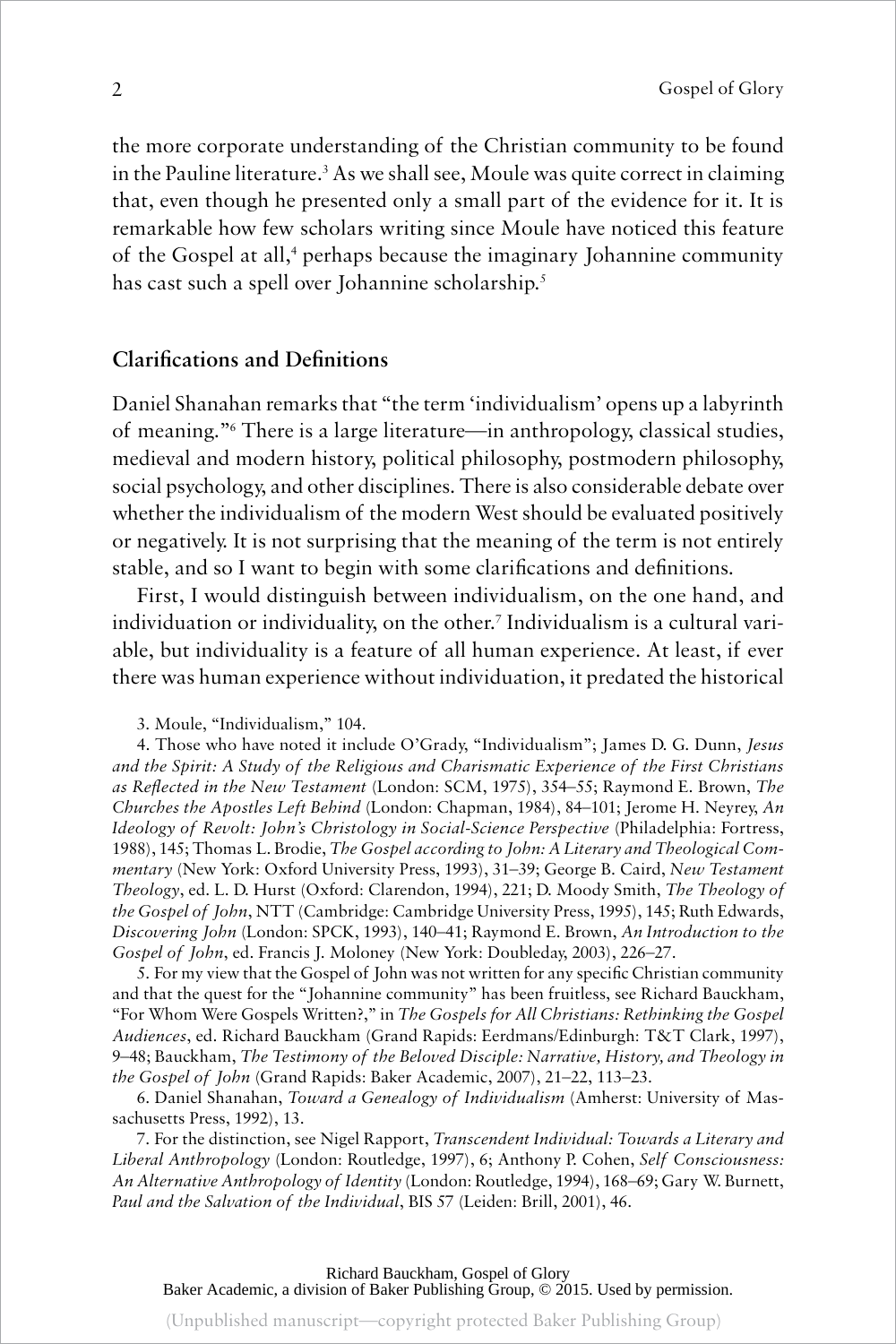record. By individuality, I mean self-awareness, the individual's awareness of self as a distinguishable entity, not merely in a physical sense but in terms of subjectivity. Human beings in all cultures throughout history have been aware of themselves as distinct subjects of feeling, thinking, decision, and action. After all, it is demonstrable that even nonhuman primates have a degree of self-awareness, evidenced by their ability to recognize themselves in a mirror. There is no doubt that first-century people could recognize themselves in mirrors. Perhaps somewhat more controversially, I would say that the selfawareness that is universally characteristic of humans makes introspection and inner dialogue possible.<sup>8</sup>

This universal self-awareness need not imply the strong sense of unique personality that modern individualism entails, nor does it make the individual the sovereign arbiter of his or her destiny in the modern, "I did it my way" sense. Doubtless for many ancient people their personal narrative was more about what happened to them and what God or the gods did to them and for them than it was about personal achievement. It was closely entwined with the narrative of the group to which they belonged, and it distinguished the unique individual more in terms of roles, types, and relationships than in terms of complex personality.<sup>9</sup>

Debates about individualism in ancient Mediterranean societies are sometimes clouded by the mistaken perception that what I have called individuation or individuality is at stake. Usually it is not. On the contrary, individuality is presupposed. The "dyadic personality" that Mediterranean anthropology reveals, according to Bruce Malina,<sup>10</sup> is a case in point. To say that an individual's self-perception is dependent on, even determined by others' perception of him or her, presupposes that the individual does have self-perception. Similarly and importantly, to claim that ancient people perceived the self in relational terms, as essentially related to others or to the group, rather than as the autonomous and atomized individuals that modern individualism envisages, presupposes selves that were distinguishable, however closely related. Without individuation there would be, not relationality, but sheer undifferentiated mass.

10. Bruce J. Malina, *The New Testament World: Insights from Cultural Anthropology*, 2nd ed. (Louisville: Westminster John Knox, 1993), 67. For an argument that modern Western people are more "dyadic" than their individualist ideology admits, see Downing, "Persons in Relation," 45–46.

Richard Bauckham, Gospel of Glory Baker Academic, a division of Baker Publishing Group, © 2015. Used by permission.

<sup>8.</sup> For the Greco-Roman world, see F. Gerald Downing, "Persons in Relation," in *Making Sense in (and of) the First Christian Century*, JSNTSup 197 (Sheffield: Sheffield Academic Press, 2000), 43–61, here 57–60.

<sup>9.</sup> But portraiture (e.g., at Palmyra and in Roman Egypt) deserves study as evidence of a strong sense of individuality.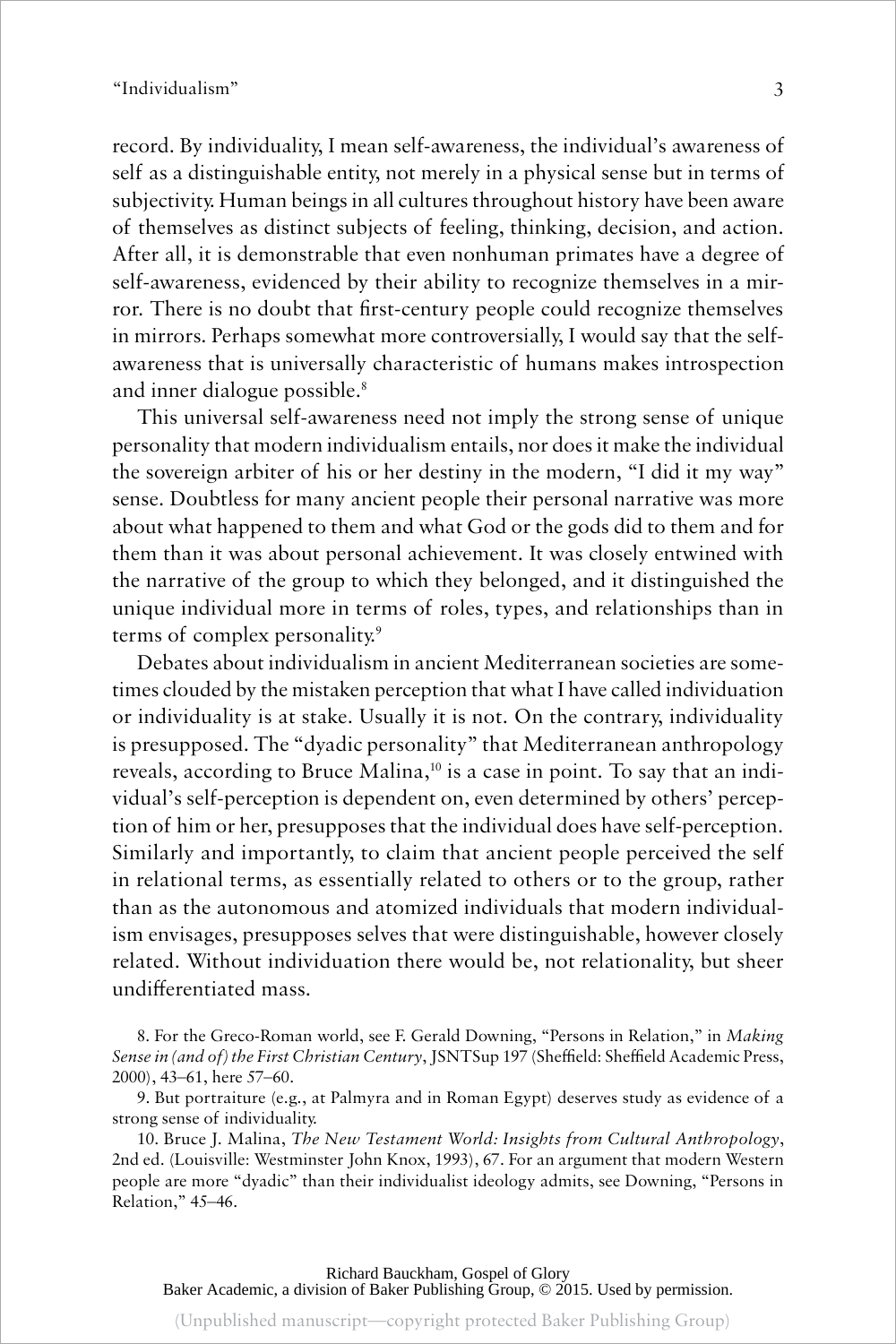Individualism is usefully understood by contrast with its opposite: collectivism. A minimal definition is that in an individualist society the goals of the individual take precedence over the goals of the group, whereas in a collectivist society the goals of the society take precedence over the goals of the individual.11 But it is very important to note that societies are not simply individualistic or collectivist; rather, they are located on a spectrum, making them more or less individualistic, more or less collectivist. Moreover, within any society there will be some people who are more individualistic, some more collectivist. These variables mean that the mix and the pattern of individualism and collectivism in any historical society cannot be predicted through the dogmatic imposition of a model but must be allowed to emerge from detailed study of the historical evidence.

With regard to first-century Greco-Roman society, including Jewish Palestine—although ideally one would want to be more specific than that—I work with a very general hypothesis: as societies go, it was a relatively collectivist one, certainly much more so than our own; but, whereas social goals and norms were powerful, they were not irresistible by the individual. We can observe them being resisted especially in two kinds of ways. First, there is the selfish individual who breaks with the conventions and expectations of the group in order to pursue personal gain.12 Such behavior was strongly disapproved but certainly occurred, as in the case of the prodigal son in the parable. But, second, individuals could break with group norms and responsibilities for reasons of religious or philosophical conviction. It seems to me that it is with figures such as the Cynics or the desert fathers that Malina's model is insufficiently flexible to deal adequately.

#### **The Johannine Evidence**

#### *Aphoristic Sayings about the Individual's Relationship with Jesus*

As far as I know, the evidence in the Gospel of John for a strong emphasis on the individual's relationship with Jesus has never been adequately assembled or assessed. I offer two main types of evidence, of which the first is *aphoristic sayings about the individual's relationship with Jesus*. I have analyzed this material in table 1.1, where I list sixty-seven sayings in five different grammatical forms. I call them aphoristic sayings because they conform to these fixed literary forms and because the majority of them, though they suit their

11. Bruce J. Malina, *The Social World of Jesus and the Gospels* (London: Routledge, 1996), 74; Burnett, *Paul*, 46–50, both following cross-cultural psychologist Harry C. Triandis.

12. See Burnett, *Paul*, 33.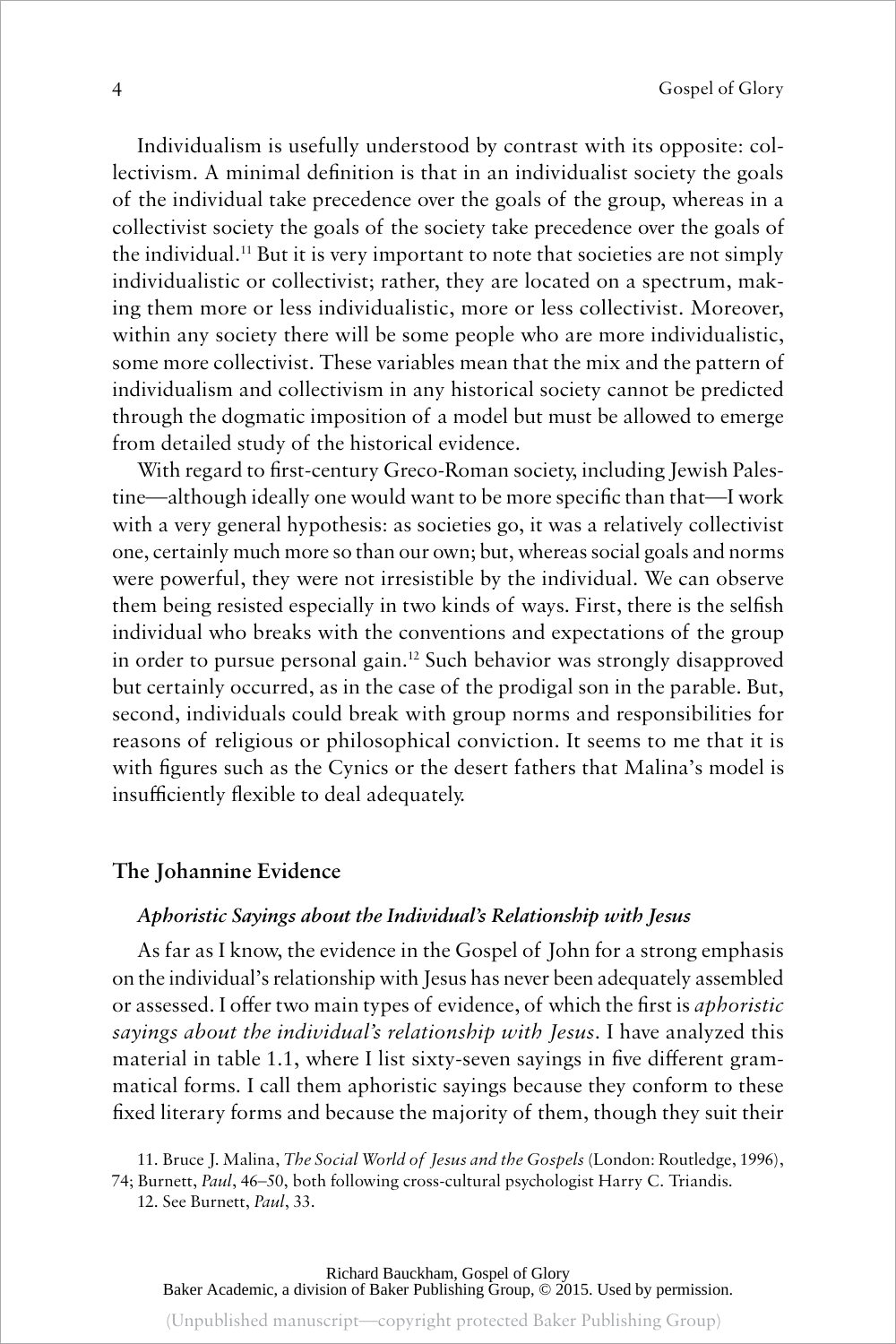context, could also be lifted out of their contexts and would make sense as stand-alone aphorisms. In the case of double sayings like the first example in table 1.1 ("The one who believes in the Son has eternal life, but the one who refuses to believe in the Son will not see life"), I have counted such a double saying as two sayings. If one counted only one saying in such cases, then the total number of sayings would fall, but would still be more than fifty. For the sake of comparison I have also listed the quite numerous examples in the Johannine letters.

In most cases these sayings are quite explicitly about the individual's relationship with Jesus, but in a few cases the relationship with Jesus is only implicit. Nevertheless, we clearly have here a type of saying, prolific in the Gospel, whose specific function is to speak of the individual's relationship with Jesus. (It is unfortunate that some recent translations, such as the NRSV, turn many of these sayings into plural form. This has the laudable purpose of avoiding gendered language, but it obscures a notable feature of the Gospel.)

To appreciate the significance of these sayings, consider, for example, the justly famous 3:16 (justly famous because it admirably summarizes this Gospel's narrative of salvation): "God so loved the world that he gave his only Son, so that everyone who believes in him should not perish but have eternal life." John could have said "so that all who believe in him should not perish. . . ." Indeed, following the reference to the world ("God so loved the world") and preceding further references to the world in the following verse (God sent the Son "so that the world may be saved by him"), one might expect the plural rather than the singular form. But instead, even in this rather universalistic context, John's choice of the singular highlights believing in Jesus as the act of each individual. It is as though every individual stands alone before Jesus and must make his or her own act of faith—or of disbelief, as the case may be.

Many of these sayings are about "the one who believes" in Jesus, or use expressions broadly equivalent, such as "to come to" Jesus, "to drink from the water" Jesus gives, "to eat" the bread of life or the flesh of Jesus, "to look" to Jesus, "to accept" Jesus's testimony, "to enter the sheepfold through" Jesus the gate. Most of these sayings refer to eternal life as the consequence of believing in Jesus. Such sayings function to invite unbelievers to put faith in Jesus, and it is therefore not surprising that there are concentrations of them in Jesus's conversation with Nicodemus in chapter 3, in the Bread of Life Discourse in chapter 6, and in the summary of Jesus's message in the closing verses of chapter 12. In chapters 14–15, on the other hand, where Jesus addresses the disciples, the aphoristic sayings lay more emphasis on loving Jesus and keeping his commandments.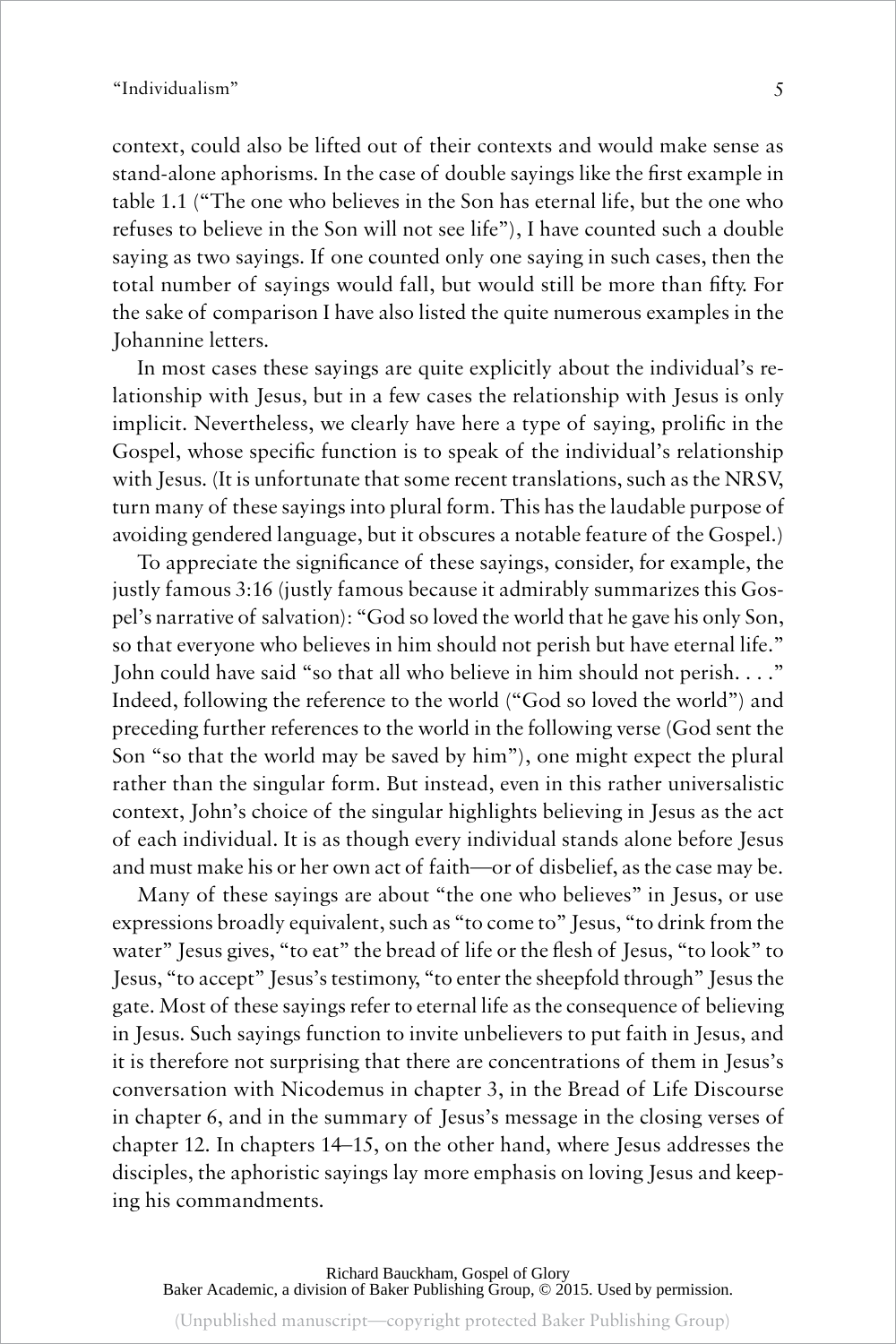Of course, statements in the Gospel about people's relationship to Jesus are not limited to these aphoristic sayings. We find, for example, statements in the second person plural, addressed by Jesus to the crowds or the Jewish authorities or the disciples, the last especially in chapters 13–16. Jesus also talks about his disciples and future believers, in the third person plural, in his prayer to the Father in chapter 17. He pronounces a blessing on those who do not see and yet believe (20:29). This material is not insignificant, but in formal terms it is quite varied. Nothing like a standard aphoristic form is employed. Beside the second person plural and third person plural statements of many kinds, the third person singular aphoristic sayings stand out as dominant.

#### Table 1.1 Sixty-Seven Aphoristic Sayings about the Individual's Relationship with Jesus

Type 1. **"The one who . . ."** (*ho* + participle) (37 sayings)

Examples:

The one who believes in the Son has eternal life, but the one who refuses to believe in the Son will not see life, but must endure God's wrath. (3:36)

The one who loves me will be loved by my Father, and I will love him/ her, and reveal myself to him/her. (14:21b)

John 3:18a; 3:18b; 3:21; 3:33; 3:36a; 3:36b; 5:23b; 5:24; 6:35a; 6:35b; 6:37b; 6:45; 6:47; 6:54; 6:56; 6:57; 6:58; 7:37–38; 8:12; 8:47; 11:25; 12:25a; 12:25b; 12:35; 12:44; 12:45; 12:48; 13:10; 13:20a; 13:20b; 14:9; 14:12; 14:21a; 14:21b; 14:24; 15:5; 15:23

(1 John 2:4; 2:6; 2:9; 2:10; 2:11; 3:7; 3:10c; 3:14b; 3:24; 4:6a; 4:8; 4:16c; 4:18b; 4:21b; 5:10a; 5:10b; 5:12a; 5:12b; 2 John 9b; 3 John 11a; 11b)

Type 2. **"If anyone . . ."** (*ean tis* . . .) (14 sayings)

Examples:

If anyone keeps my word, he/she will never see death. (8:51)

If anyone hears my words and does not keep them, I do not judge him/ her. (12:47)

#### Richard Bauckham, Gospel of Glory

Baker Academic, a division of Baker Publishing Group, © 2015. Used by permission.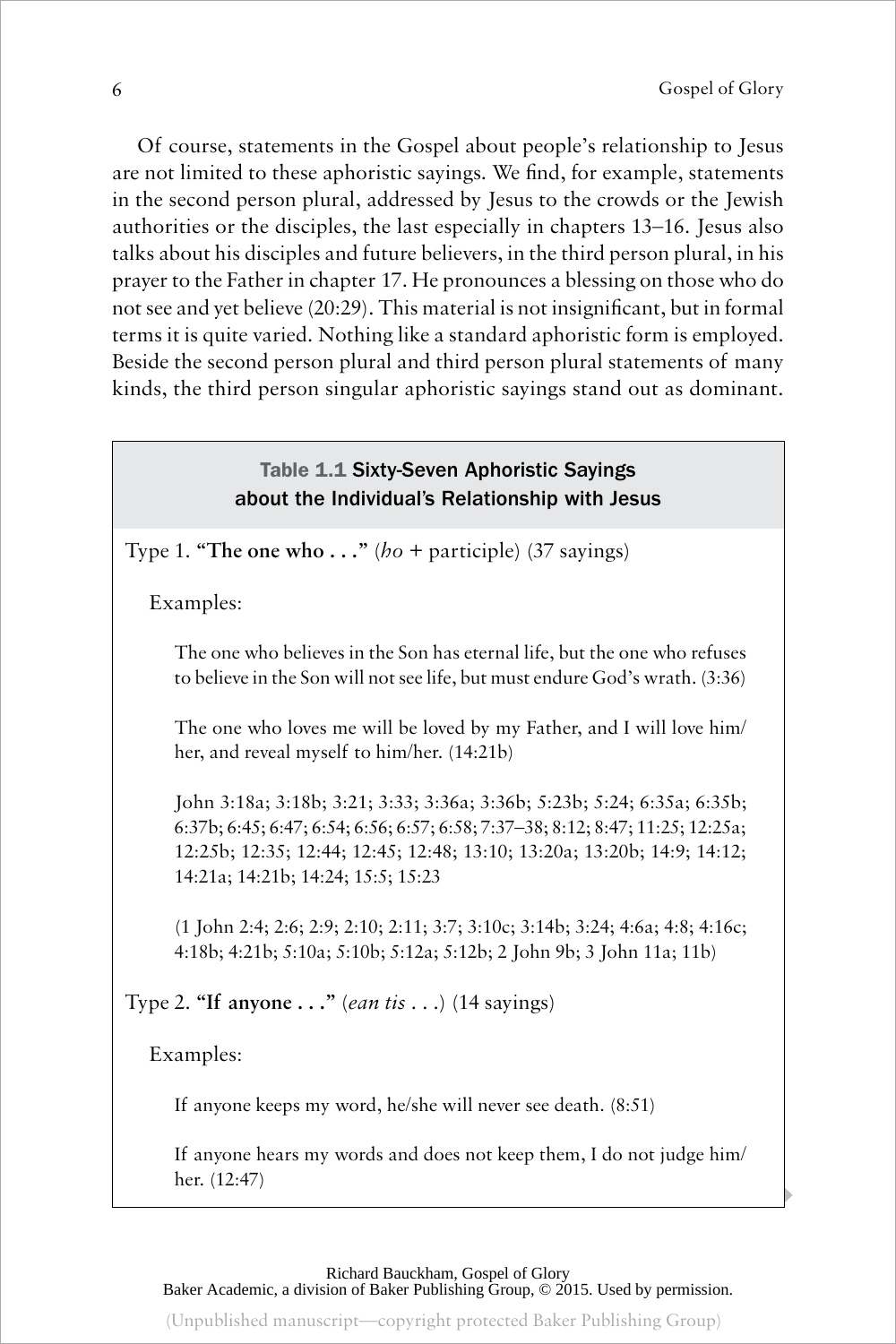Readers or hearers are simply not allowed to forget that response to Jesus has to be individual to be real.

John could have created similar aphoristic sayings in the third person plural—"those who believe in me . . ."; "all those who keep my words . . ."—but he actually does so only once. This exception is a prominent as well as singular one because it occurs in the prologue: "To as many as [*hosoi*] received him, he gave power to become children of God, to those who believe in his name" (1:12). The explanation for this exception lies most likely in the fact that the aphoristic sayings in the rest of the Gospel have a paraenetic function: they invite belief or love or obedience. The prologue, on the other hand, is not

John 3:3; 3:5; 6:51; 7:17; 7:37; 8:51–52; 10:9; 11:9; 11:10; 12:26a; 12:26b; 12:47; 14:23; 15:6

(1 John 2:11)

Type 3. **"Everyone who . . ."** (*pas ho* + participle) (12 sayings)

Examples:

Everyone who looks to the Son and believes in him will have eternal life, and I shall raise him/her up at the last day. (6:40)

Everyone who is of the truth hears my voice. (18:37)

John 3:15; 3:16; 3:20; 4:13; 6:37a; 6:40; 8:34; 11:26; 12:46; 15:2a; 15:2b; 18:37

(1 John 3:4; 3:6a; 3:6b; 3:8; 3:9; 3:10b; 3:15; 4:7; 5:1a; 5:1b; 5:4; 2 John 9a)

Type 4. **"Whoever . . ."** (*hos an* . . .) (1 saying)

```
John 4:14
```
(1 John 3:17; 4:15; cf. 1 John 4:6b: *hos*)

Type 5. **"No one . . ."** (*oudeis* . . .) (3 sayings)

John 6:44; 6:65; 14:6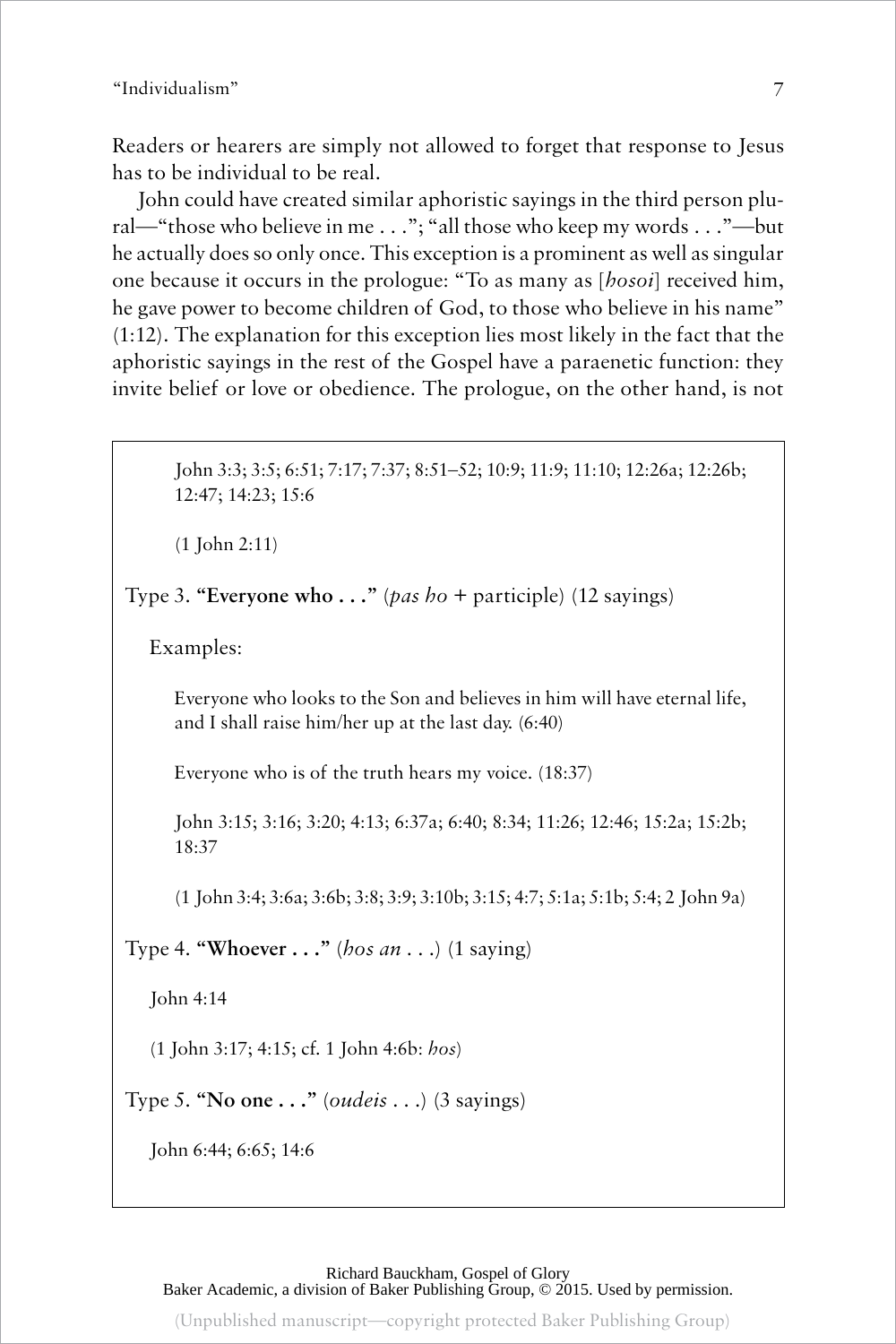inviting but narrating. It tells the story of the Word's procurement of salvation and views the faith of believers in Jesus as a historic fact, not as possibility for the present or the future. The plural is therefore more appropriate.

There are some aphoristic sayings about the individual's relationship to Jesus in the Synoptic Gospels. Here are three examples from Mark: "Whoever does the will of God, that one is my brother and sister and mother" (3:35); "If anyone wishes to follow me, let him deny himself and take up his cross and follow me" (8:34); "Whoever is ashamed of me and my words . . . , the Son of Man will be ashamed of him/her when he comes in the glory of his Father" (8:38). There are not many of these, and they do not use the characteristic Johannine language of believing in Jesus, loving Jesus, having eternal life, and so forth, but they show perhaps that, as in other cases, something characteristic of the words of Jesus in John has a starting point in the traditional sayings of Jesus.

We may now consider the significance of these sayings in the context of a relatively collectivist society. They do not, of course, preclude groups of people becoming believers in Jesus (e.g., the siblings Lazarus, Martha, and Mary), but they do seem to insist that each individual must make a personal response in faith to Jesus, and they allow the possibility of an individual making that step of faith alone (e.g., the formerly blind man in chap. 9).

Bruce Malina discusses conversion in the case of people becoming disciples of Jesus in the Synoptic Gospels. Since the Synoptics lay considerable emphasis on the fact that conversion may mean breaking completely with the extended family in-group, Malina needs to explain how making such a break is possible for persons whose self-awareness is entirely dependent on the group. He makes two points. One is that conversion must be from one in-group to another, in this case to the fictive kin group of Jesus and his disciples.13 In the context of the Synoptic Gospels, this point has something to be said for it. The second point is that the step of conversion cannot be taken without the support of at least one other member of the person's group. Malina cites the pairs of brothers, Peter and Andrew, James and John, and the fact that disciples come from the same locality, such as Capernaum.14 But it is easy to cite contrary examples, such as Bartimaeus or Zacchaeus, while the three would-be followers of Jesus in Luke 9:57–62 surely present as typical Jesus's invitation to lone individuals to become his disciples.

In the case of the Johannine sayings that speak of the individual's conversion to belief in Jesus, the absence of any hint of joining a new group, the

14. Malina, *Social World*, 90.

<sup>13.</sup> Malina, *Social World*, 86–87.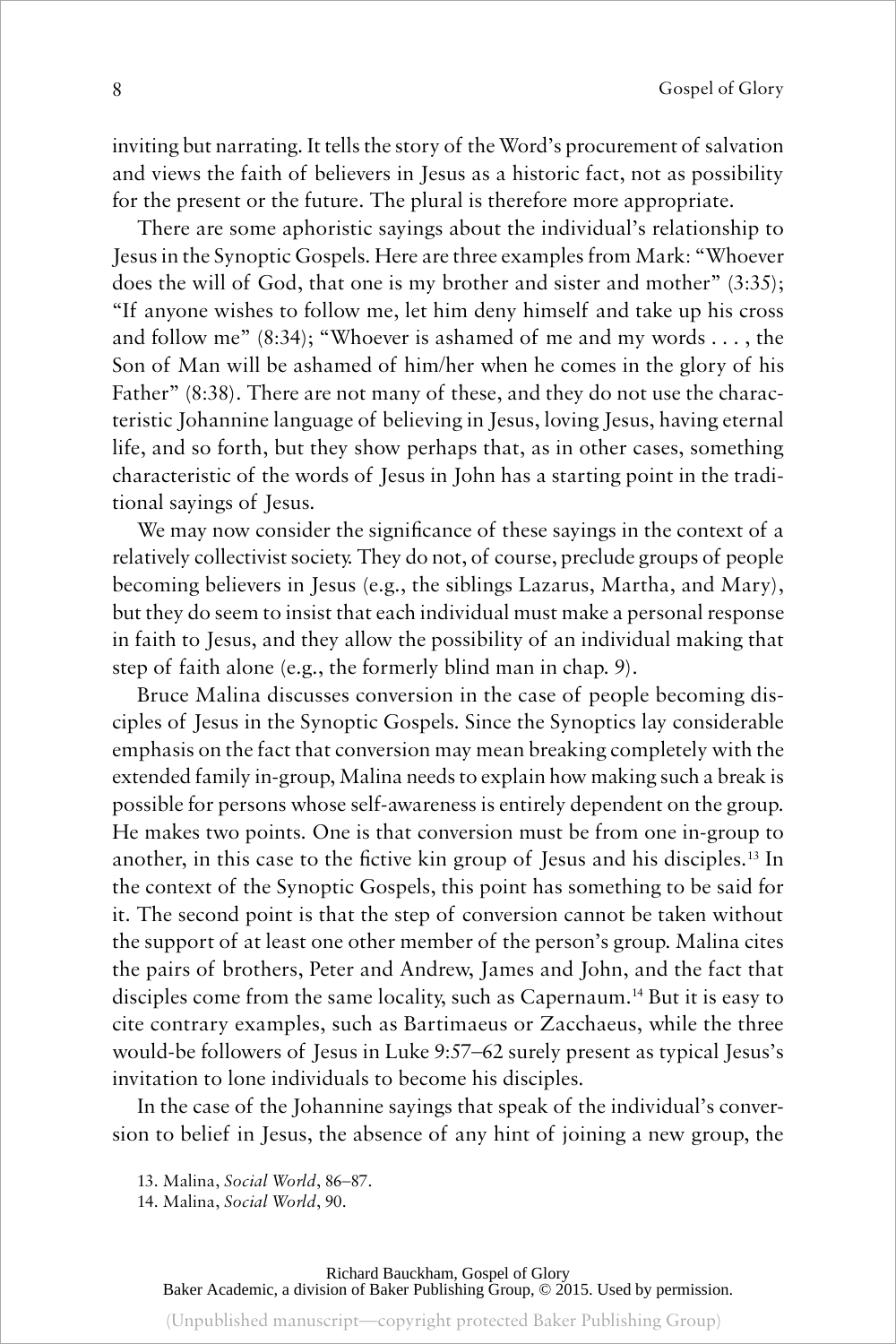community of Jesus's disciples, is striking. Of course, there is such a group, but it is apparently irrelevant to these sayings, which represent believing in Jesus as a matter between Jesus and the believer and no one else. Like the blind man healed by Jesus who stubbornly maintains his loyalty to Jesus when even his parents fail to support him (9:1–31), the individual of the aphoristic sayings finds it sufficient to belong to Jesus. This person is not, of course, the modern individualist who takes his or her own chosen path in complete independence of anyone else, free from all commitments to others. The prodigal in the parable is more like that; but the individual who comes to Jesus in these Johannine sayings finds a new relational focus for life. Jesus himself is all the in-group such a person needs. Their identity and self-awareness are now entirely dependent on him.15

There are just two passages in the Gospel in which aphoristic sayings occur in relation to the Christian community, but in both cases it is notable how the stress is still on the individual's relation to Jesus. First, there is the Good Shepherd Discourse, in which the sheep certainly belong to a flock, but the remarkable feature is that the shepherd calls each of the sheep by name (10:3).16 The second passage is the parable of the vine, in which it is each branch's relationship to Jesus that determines whether it remains in the vine or is removed (15:1–6). But in this case the stress on the individual also serves to ground the community, since it is only by keeping Jesus's commandments that the individual remains in relation to him (15:10). As the Gospel goes on to explain, Jesus's commandments really amount to the single new commandment: the disciples must love one another (15:12). Thus the life of the community, the disciples' mutual love, stems from the relationship between each individual and Jesus. The latter entails the former, but individual relationship to Jesus has priority.<sup>17</sup> The community is constituted by individual relationship with Jesus and subsists only through individual relationship with Jesus.

#### *"In-One-Anotherness" (Personal Coinherence)*

The aphoristic sayings about the individual's relationship with Jesus concern not only the individual's initial coming to faith in Jesus, but also the continuing Christian life, envisaged as an intimate and abiding relationship between

15. Note also the story of Mary's extravagant act of anointing Jesus in John 12:1–18. Here Judas expresses the social norm (12:5) to which Mary shockingly fails to conform. What justifies Mary's break with social expectations is that her action recognizes Jesus as the one who inspires it.

16. This feature of the parable is surely echoed in John 20:16; 21:15.

17. Evidently this point is compatible with "Mediterranean anthropology," because it is made by Bruce J. Malina and Richard L. Rohrbaugh, *Social-Science Commentary on the Gospel of John* (Minneapolis: Fortress, 1998), 234.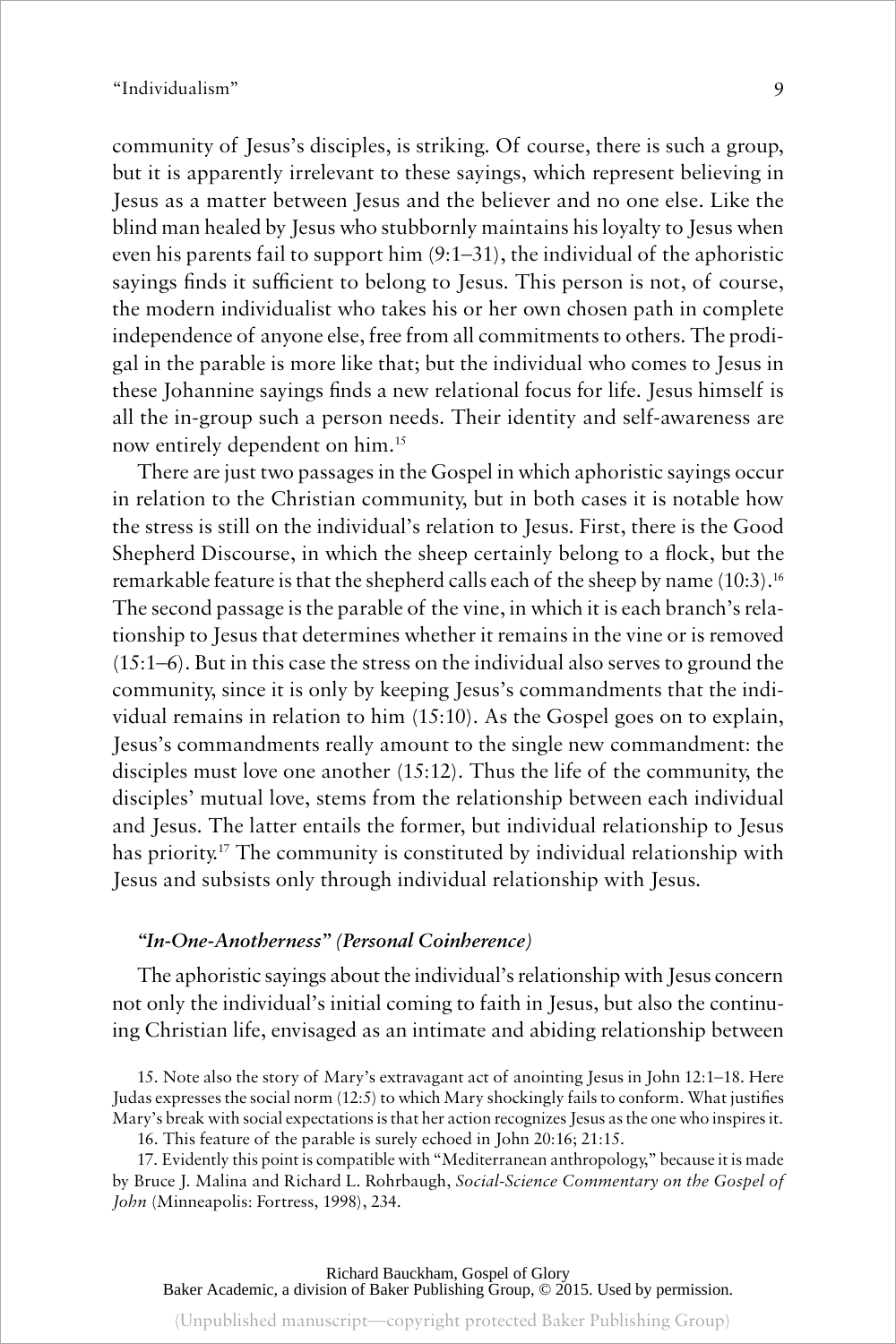the individual and Jesus. In order to investigate the nature of this relationship further, I shall begin with one of the many aphoristic sayings in the Bread of Life Discourse of chapter 6. This is the saying that makes the last fresh point before the discourse recapitulates its dominant theme in closing. It is the saying "The one who eats my flesh and drinks my blood abides in me, and I in him/ her" (6:56). This is the first occurrence in the Gospel of the theme I call "inone-anotherness"; it could also be called "personal coinherence" (see table 1.2).18

We should notice, first, the individualizing use of eucharistic language (also in 6:54). The *language* cannot but be eucharistic in origin, whether or not (the point is disputed) it is used here with reference to the Eucharist.19 Certainly the rather shocking image of drinking blood as well as eating flesh indicates the individual's participation in the life of Jesus, the divine life that he shares with the Father. Paul, when he uses eucharistic language, envisages the corporate body of Christ, united by the one loaf we all share and the one cup we all drink (1 Cor. 10:16–17), but here in John's only use of such language only the individual believer is in view.

On the words "abides in me and I in him/her" Barnabas Lindars makes a perceptive comment:

This is the climax of the discourse. All the metaphors are dropped, and the whole thing is put into terms of personal relationship. . . . John's thought never moves in ontological or quasi-magical categories. As the mode of receiving Jesus is to "come to" him and to "believe in" him, so the effect must be put into terms of personal, ethical, relationship. It is this relationship which persists beyond the present age to the time of the general resurrection.20

In other words, what it means to have eternal life and live forever is here spelled out in terms of intimate relationship with Jesus, whose life is the life of God. Of course, the language of "in-one-anotherness," despite Lindars's comment, is still metaphorical. It uses a spatial image (being "in" one another) to suggest the most intimate form of personal relationship.<sup>21</sup> The use of this language here anticipates the rather frequent use of it in chapters 14–17.

John's use of this image of relationship should not be assimilated to Paul's talk of being "in Christ," because although Paul can use this language

18. On the closely related image of "abiding" in John, see Dorothy A. Lee, *Flesh and Glory: Symbol, Gender, and Theology in the Gospel of John* (New York: Crossroad, 2002), 88–99.

19. This issue is fully discussed in chapter 5, "Sacraments?"

20. Barnabas Lindars, *The Gospel of John*, NCB (London: Marshall, Morgan & Scott, 1972), 269.

21. This point is made by Charles H. Talbert, *Reading John: A Literary and Theological Commentary on the Fourth Gospel and the Johannine Epistles* (London: SPCK, 1992), 139.

Richard Bauckham, Gospel of Glory

Baker Academic, a division of Baker Publishing Group, © 2015. Used by permission.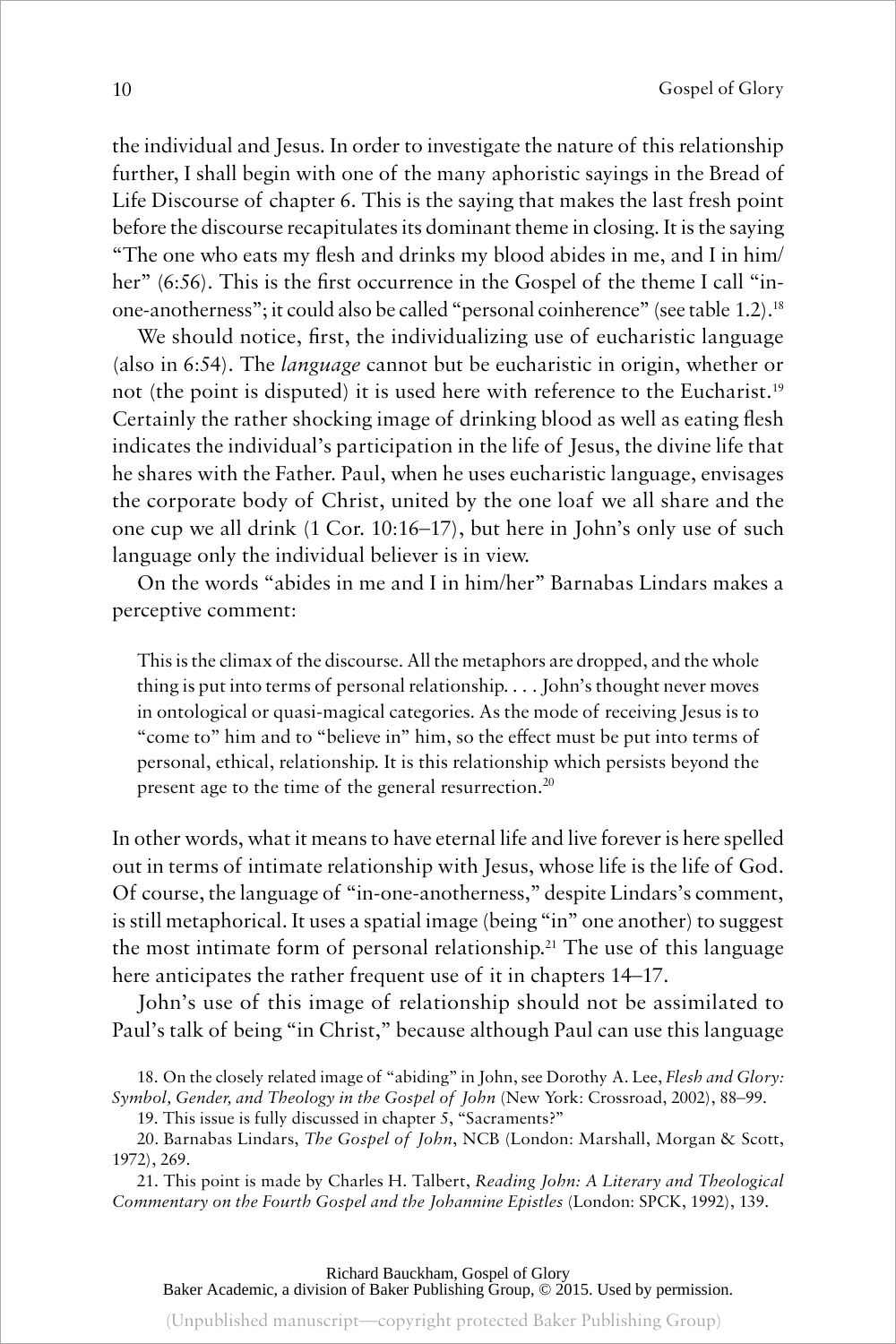#### Table 1.2 "In-One-Anotherness" (Personal Coinherence)

The one who eats my flesh and drinks my blood abides in me, and I in him/ her. (6:56)

I know my own and my own know me, just as the Father knows me and I know the Father. (10:14–15)

The Father is in me and I am in the Father. (10:38)

I am in the Father and the Father is in me. (14:10)

The Spirit of truth . . . abides with you, and he will be in you. (14:17)

I am in my Father, and you in me, and I in you. (14:20)

[My Father and I] will come to him/her and make our home with him/her. (14:23)

#### **Parable of the Vine**

I am the true vine, and my Father is the vine grower. <sup>2</sup>Every branch in me that bears no fruit he removes. Every branch that bears fruit he prunes to make it bear more fruit. . . . 4 *Abide in me and I will abide in you.* Just as the branch cannot bear fruit by itself unless it abides in the vine, neither can you unless you *abide in me*. <sup>5</sup>I am the vine, you are the branches. The one who *abides in me and I in him/her* bears much fruit, because apart from me you can do nothing. 6 If anyone *does not abide in me*, he/she is like a branch that is thrown away and withers; such branches are gathered, thrown into the fire, and burned. 7 If you *abide in me, and my words abide in you*, ask for whatever you wish, and it will be done for you.... $\beta$ As the Father has loved me, so I have loved you; abide in my love. 10If you keep my commandments, you will abide in my love, just as I have kept my Father's commandments and abide in his love. (15:1–2, 4–7, 9–10)

#### **Jesus's Prayer to the Father**

[I ask] that they may all be one. As *you, Father, are in me and I in you*, may they also be *in us*, so that the world may believe that you have sent me. <sup>22</sup>The glory that you have given me I have given them, so that they may be one, as we are one, 23*I in them and you in me*, that they may become completely one, so that the world may know that you have sent me....<sup>26</sup>I made your name known to them, and I will make it known, so that *the love with which you have loved me may be in them, and I in them*. (17:21–23, 26)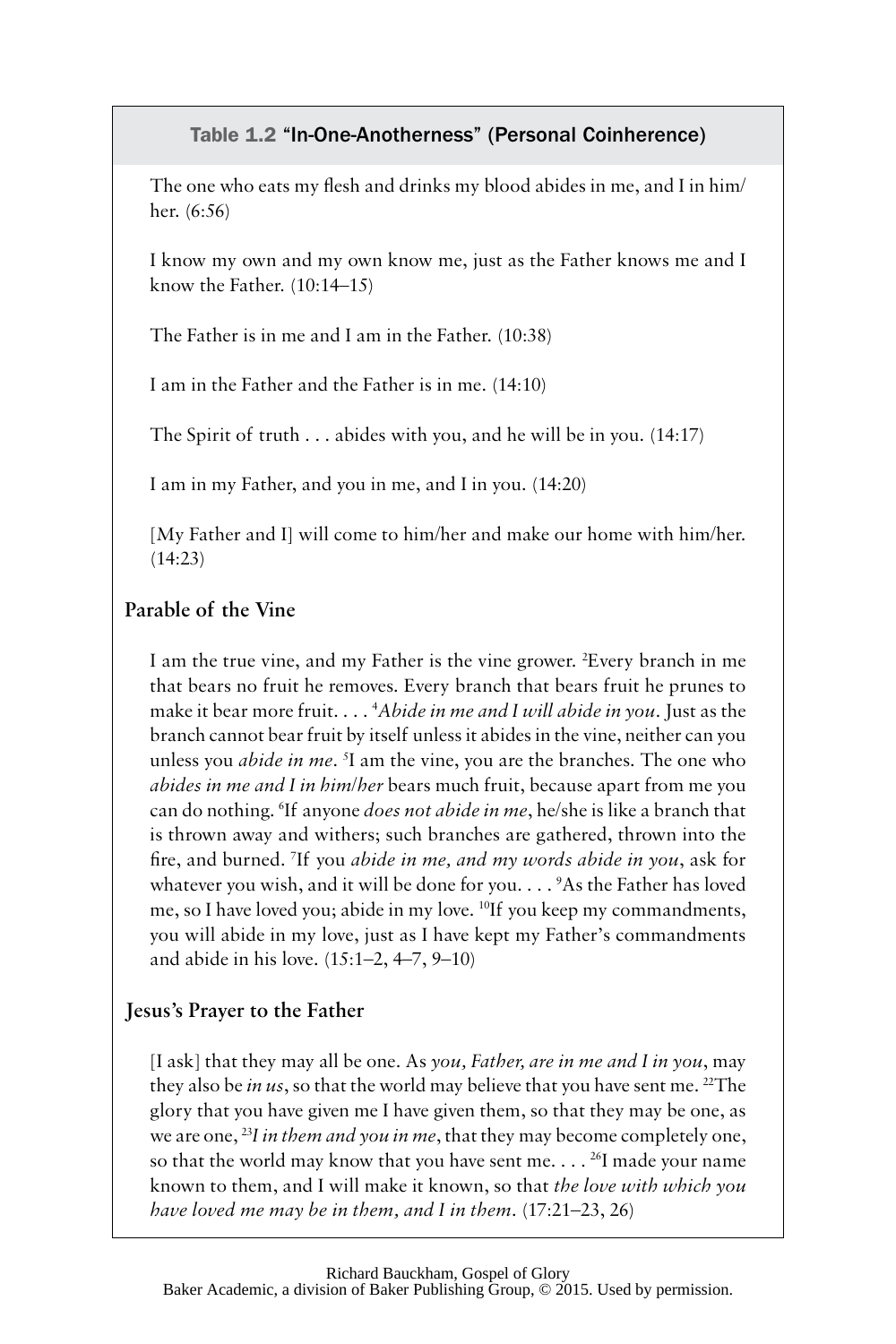individually (e.g., 2 Cor. 5:17), and although he occasionally also speaks of Christ being "in" Christians (Rom. 8:10) or even in the individual believer (Gal. 2:20), he does not put these things together in a phrase like "Christ in me and I in Christ." By contrast, John's usage is characteristically reciprocal. Usually the form is "A in B and B in A," though there are variations. Moreover, John also applies the same formula to the relationship between Jesus and the Father, for which there is no sort of parallel in Paul. The difference between John and Paul exempts us from any need to enter the discussion of the meaning of the Pauline language.

Perhaps under the influence of the Pauline language, commentators on John tend to be anxious to make the point that the relationship that John envisages is not symmetrical.<sup>22</sup> The way in which the believer relates to Jesus cannot be just the same as the way Jesus relates to the believer. The immediate context in John itself makes this point: the believer receives eternal life from Jesus but does not give Jesus eternal life. But to make this point only is to miss the fact that what the "in-one-anotherness" language itself *expresses* is precisely reciprocity.

Attempts to find precedents for or parallels to this Johannine language in Philo, the Hermetica, or even Ignatius<sup>23</sup> fail because these, like Paul, lack the distinctive and simple reciprocity of the Johannine formula. Old Testament formulae—"I will be your God, and you shall be my people" (e.g., Lev. 26:12); "I will be his father, and he shall be my son"  $(2 \text{ Sam. } 7:14)^{24}$ —offer an emphatically asymmetrical sort of reciprocity rather than the simple reciprocity of the Johannine formula. Rather than seeking the background to John's usage in any language, Old Testament or Hellenistic, about the relationship of humans to the divine, I think we should regard the Johannine formula of reciprocity as most likely an original coinage, invented by John to express the personal coinherence that mutual love involves. This alone explains the simple, rather than asymmetrical, reciprocity.<sup>25</sup>

This Johannine image of in-one-anotherness is of considerable significance for our understanding of the Johannine stress on the individual's relationship with Jesus. One ingredient of modern Western individualism is an

22. For example, Donald A. Carson, *The Gospel according to John* (Leicester: Inter-Varsity; Grand Rapids: Eerdmans, 1991), 298.

23. Charles H. Dodd, *The Interpretation of the Fourth Gospel* (Cambridge: Cambridge University Press, 1953), 187–92; David L. Mealand, "The Language of Mystical Union in the Johannine Writings," *DRev* 95 (1977): 19–34.

24. These are cited by Mealand, "Language," 28–29.

25. Compare Song 6:3: "I am my beloved's and my beloved is mine." This is unlikely to lie behind John's usage, since it does not employ the spatial metaphor ("in"), but it does illustrate how a love relationship is naturally expressed in simple reciprocity.

Richard Bauckham, Gospel of Glory Baker Academic, a division of Baker Publishing Group, © 2015. Used by permission.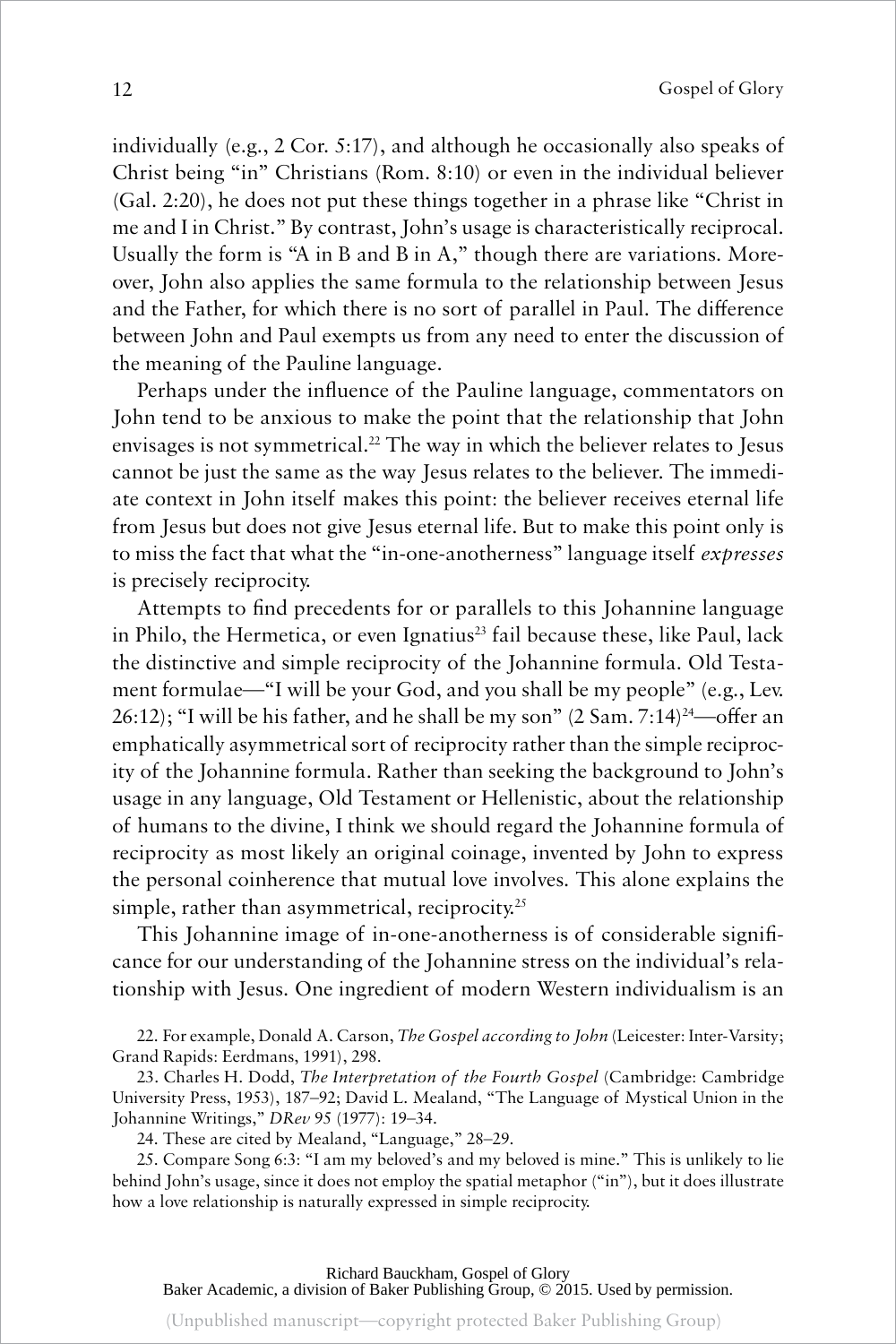understanding of the self as an independent and firmly bounded unit,<sup>26</sup> averse to compromising its independence through committed involvement with others. This probably owes something to a spatial image of the body as a physical boundary that encloses the person and marks it out as an independent unit. One thinks of the notion of personal space. For individuals for whom personal space is essential, the Johannine spatial image of two individuals occupying the same space, somehow coinciding or overlapping, may not easily appeal. But even modern Western individualists experience some degree of dissolution of personal space in intimate relationships. When the body is understood more as the medium of transcending the bounded self in relationship with other reality (one need only think of the experience of hugging), then the Johannine spatial image becomes more accessible. Bodies do not isolate us from each other but rather make openness to others possible. The Johannine image posits centered selves with open boundaries, persons who can be part of each other without losing their self-identity. It is an image that breaks open the self-enclosed independence of the bounded self.

John's "in-one-another" language is used of the individual's relationship with Jesus, of the relationship of the group of disciples with Jesus, and also of the relationship between Jesus and his Father. This last is the relationship from which the Gospel's whole narrative of salvation derives. It is the source of the eternal life that Jesus brings into the world and also of the life of loving relationship that is the inner nature of eternal life. As the love between the Father and the Son overflows into the world, the in-one-anotherness of the Father and the Son becomes the source of the in-one-anotherness of Jesus and the believer.<sup>27</sup> It may therefore be worth considering whether the fact that the Gospel portrays the divine life itself as the closest conceivable relationship between two individual persons, the Father and the Son, may in part account for the Gospel's emphasis on the one-to-one relationship of the believer to Jesus.

#### *Jesus in Dialogue with Individual Gospel Characters*

A prominent feature of John's narrative is the series of extended conversations that Jesus has with individuals. The most extensive are these seven:

Nathanael (1:47–51) Nicodemus (3:1–21) Samaritan woman (4:7–26)

26. On the bounded self, see Kenneth J. Gergen, *Relational Being: Beyond Self and Community* (Oxford: Oxford University Press, 2009), 3–28.

27. This point is developed further in chap. 2, "Divine and Human Community."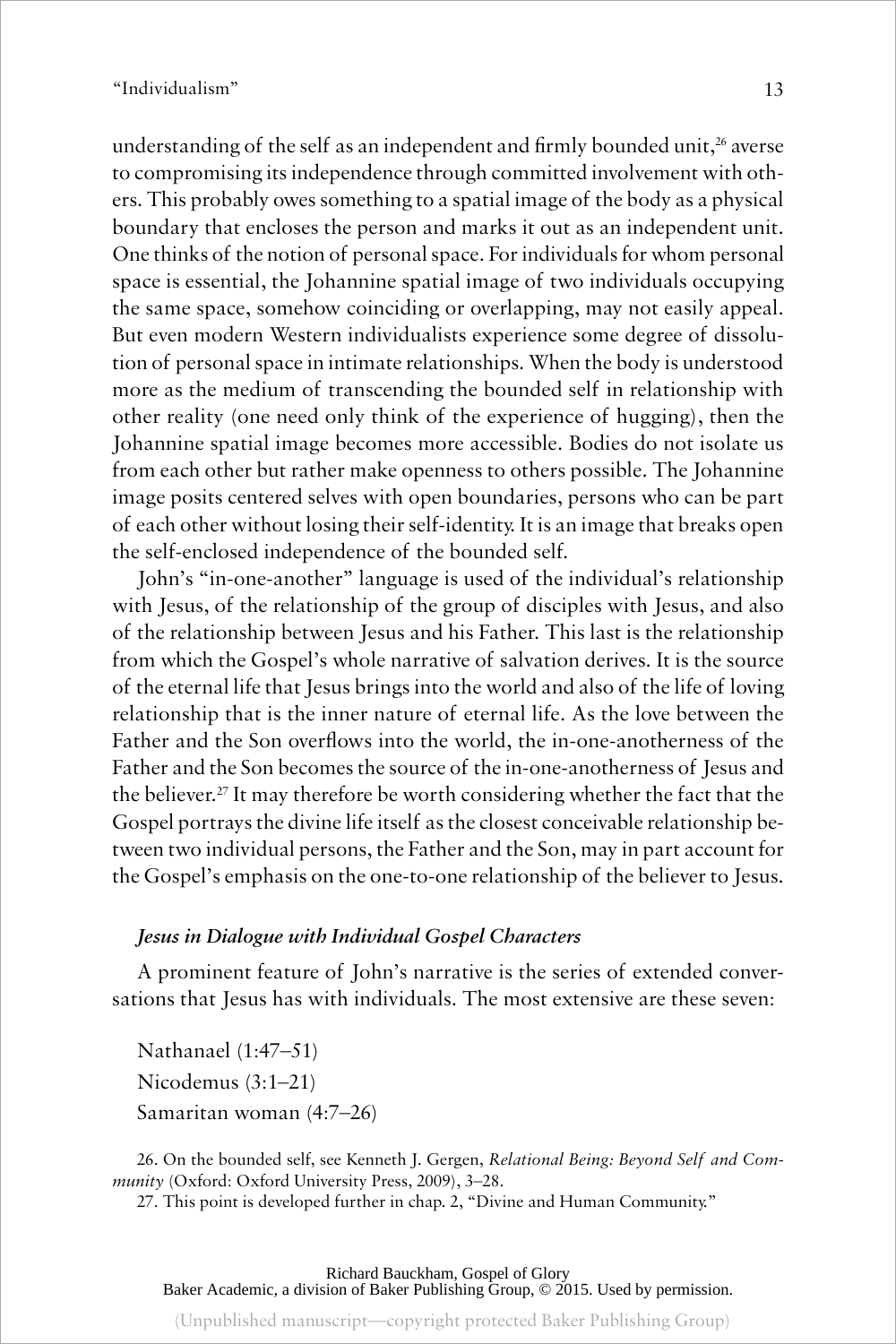Martha (11:20–27) Pilate (18:33–19:12) Mary Magdalene (20:14–17) Peter (21:15–22)

There are other, shorter dialogues (such as with the royal official, the man born blind, Peter at the supper, Thomas after the resurrection). However, the seven I have listed are significant not only for their relative length but also because, with the possible exception of the dialogue with Nathanael, they take place in private. In most of these cases it is made abundantly clear that no one else is present. Of course, the Synoptic Gospels also feature many encounters between Jesus and individuals, but the conversations are usually much briefer, and they are almost never in private. (The only exception may be Matthew's version of Peter's rebuke of Jesus [Matt. 16:22–23]. In Mark's version it is clear that the other disciples are within earshot [Mark 8:32–33], but not in Matthew.) The extended private conversations are a distinctive feature of John's Gospel, one of its many differences from the Synoptics.

Moreover, John has exercised his considerable storytelling skills to very good effect in these conversations. They are full of memorable moments: the Samaritan woman's evasive answer when Jesus refers to her husband (4:17); Pilate's cynical question, "What is truth?" (18:38); Mary Magdalene's delayed recognition of Jesus when he speaks her name (20:14–16); Peter's hurt at being asked three times whether he loves Jesus (21:17). Some of Jesus's most important theological claims occur in these dialogues: "You must be born from above" (3:7); "I am the resurrection and the life" (11:25); "My kingdom is not from this world" (18:36); and others. Unlike Jesus's debates with the Jewish authorities, these dialogues are never repetitive. Each has its own theme. In most cases the dialogue is a journey for Jesus's interlocutor. These individuals end it in a different place from where they began it. Their lives are significantly changed.

A story of an individual is generally more engaging than that of an undifferentiated group, as John's story of Mary Magdalene is by comparison with those of the women at the tomb in the other Gospels. An individual attracts greater empathy or identification. Is this just because we are modern individualists or would it have been the case for early hearers or readers of John? That it was the case for them I take it the very existence of these stories in John, as well as many similar in ancient literature, is sufficient evidence. Of course, these individuals are embedded in groups—the Samaritan woman in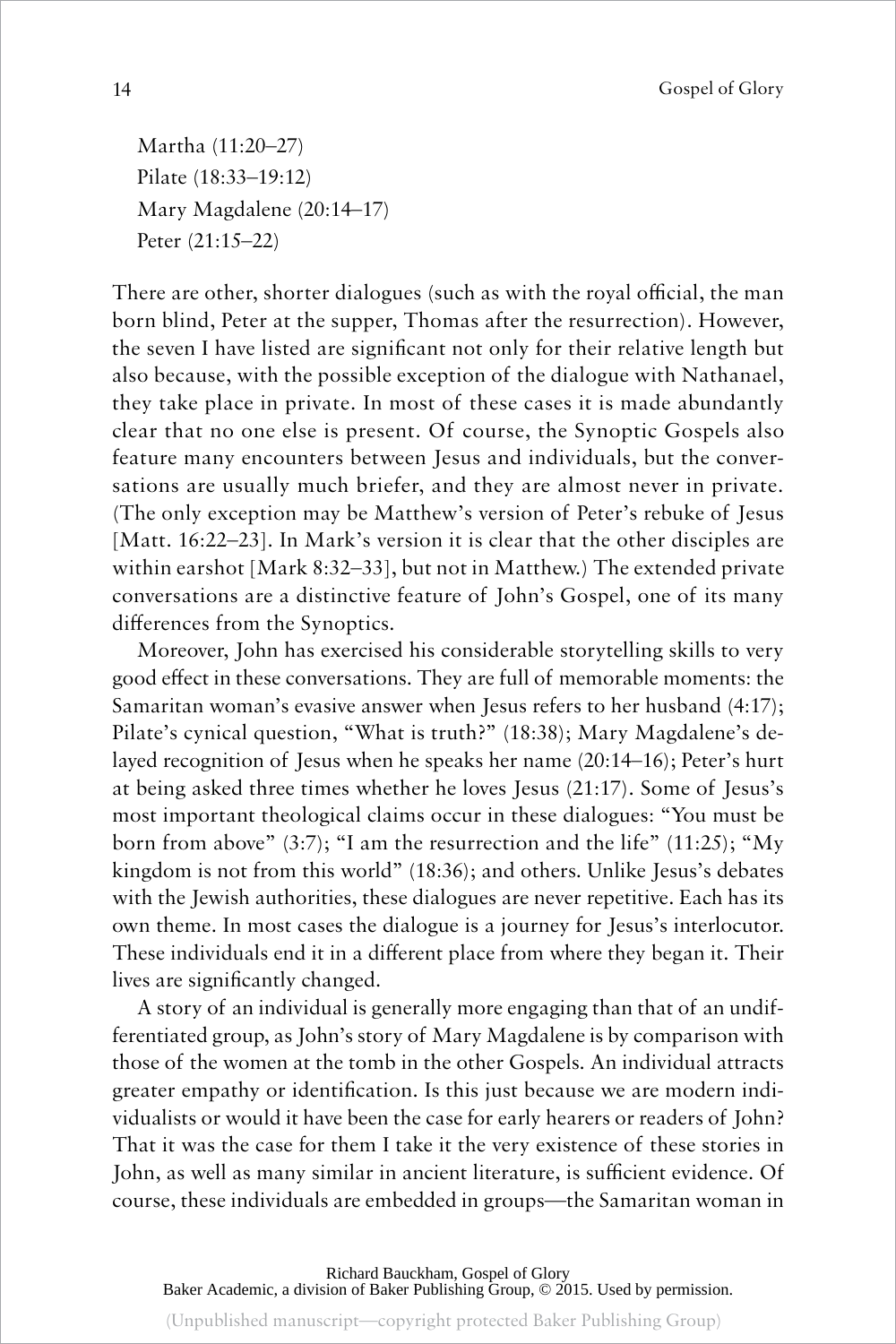her village, Martha in her family, Mary Magdalene in the group of disciples but they are far from merely typical of their group.

The characters in John's Gospel have usually been judged to be flat rather than round characters, one-dimensional in exhibiting only single character traits, static rather than developing through experiences, types rather than personalities. The work of Cornelis Bennema has recently challenged this view.28 He rightly cites studies that have shown that ancient literature can deliver more complex and subtle characterizations than has often been thought, and that round personalities are portrayed, not merely one-dimensional types.<sup>29</sup> (The best studies have been of Greek tragedy; more work needs to be done, for example, on the Greek novels, Greco-Roman biography, or the portrayal of biblical characters in Josephus or the Pseudepigrapha.) Bennema adopts a theory of characterization that enables him to analyze the portrayal of characters in John's Gospel, assessing them for complexity, development, and penetration of inner life, and then to plot the characters along a continuum that shows degrees of characterization. The continuum runs from agent (a mere walk-on part) through type (a stock or flat character) and personality (showing a degree of complexity and development) to, finally, individual or person (the most developed or complex characters). (It is unfortunate that he uses the term "individual" very differently from how I have used it earlier in this chapter.)

The results for the seven characters in the extended one-to-one dialogues with Jesus are of interest.<sup>30</sup> Only one of them (Nathanael) emerges as merely a type, one other (Martha) Bennema places on the borderline between type and personality, three count as personalities (Mary Magdalene, Nicodemus, the Samaritan woman), one (Pontius Pilate) Bennema places on the borderline between personality and individual, while Peter emerges fully as an individual (though through a series of narratives, not only his private dialogue with Jesus). Thus, generally, the characters in the extended private dialogues with Jesus are among the most developed in the Gospel.

However, I think that characterization is only one aspect of the way these dialogues work. At least as important is that each of the characters has a unique story. They encounter Jesus in quite different and particular circumstances. It is not only, as has often been noticed, that they respond differently to Jesus, but that Jesus deals with each of them differently, according to their individual

<sup>28.</sup> Cornelis Bennema, "A Theory of Character in the Fourth Gospel with Reference to Ancient and Modern Literature," *BibInt* 17 (2009): 375–421; Bennema, *Encountering Jesus: Character Studies in the Gospel of John* (Milton Keynes: Paternoster, 2009).

<sup>29.</sup> Bennema, "Theory," 379–89.

<sup>30.</sup> Bennema, *Encountering*, 203–4.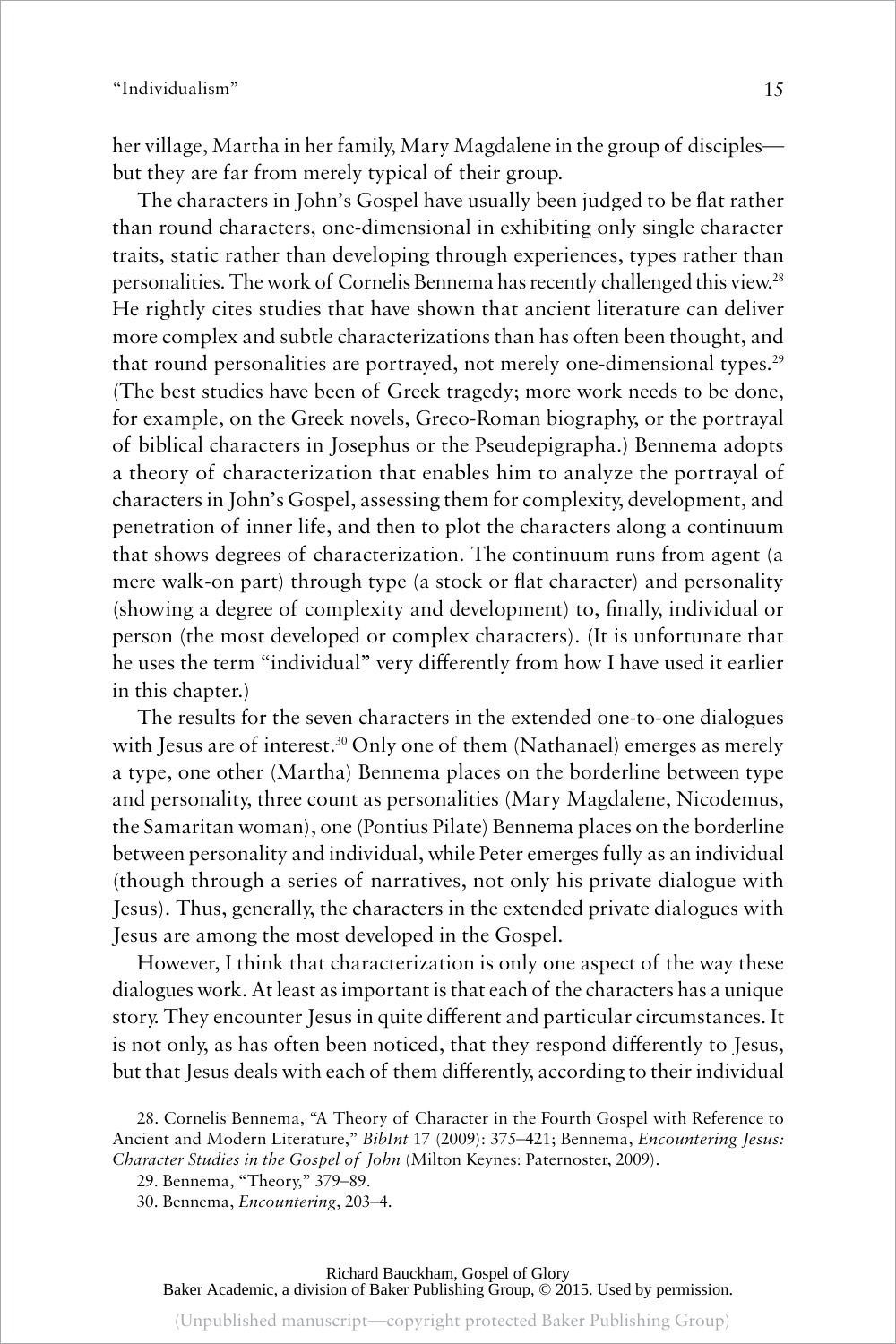circumstances.31 Sometimes he initiates the dialogue, as, for example, rather shockingly in the case of the Samaritan woman, or tenderly, as a familiar friend, in the case of Mary Magdalene. Sometimes he responds to an approach, as with Nicodemus or Pilate. He does not deal with them according to some standard formula, but rather he engages the particular point in their lives at which he encounters them: Martha mourning for her brother, Peter in his awareness of having failed. With Nicodemus he starts quite bluntly with the point that this religious expert does not understand and especially needs to understand. The particularities of each encounter determine the themes of the dialogues, different in each case.

The view that the characters in John function to typify a range of different responses to Jesus (a view that Bennema endorses) neglects the particularities of the circumstances and the uniqueness of each character's story. It is not just that they respond differently, in ways the narrator leads hearers or readers to approve or disapprove, but also Jesus approaches them differently at unique moments or distinct circumstances in their lives. To classify the characters only in terms of characterization and type of response to Jesus, as Bennema does, reduces the particularities of the stories. What the stories do is to draw the hearers or readers into imaginative empathy with each character encountering Jesus in his or her particular circumstances. The stories surely do draw hearers or readers into their own encounters with Jesus, but the idea that the hearer or reader must run through a range of characters and responses until finding the one that fits for him or her is much too schematic and artificial. These characters are not models of faith so much as illustrations of the wide variety of ways in which different people in different circumstances may encounter Jesus.

Finally, we need to bring these stories of individuals in one-to-one dialogue with Jesus into relationship with the aphoristic sayings about the individual's relationship with Jesus that were our first area of Johannine evidence. The characters act out the contents of the aphoristic sayings. They come to faith in Jesus or renew and deepen their faith after the interruption of Jesus's death. Pilate exemplifies the negative sayings about the individual who resists Jesus's message and appeal. Peter exemplifies the believer's love for Jesus and obedience to Jesus. The emphasis of the sayings on the individual is replicated in these stories that portray actual individuals in relationship with Jesus. But the stories also do something that the sayings cannot. Their particularity enables

31. This aspect is explored in Jason Sturdevant, "The Pedagogy of the Logos: Adaptability and the Johannine Jesus" (PhD diss., Princeton Theological Seminary, 2013), which I have not seen. The author tells me that it will be published.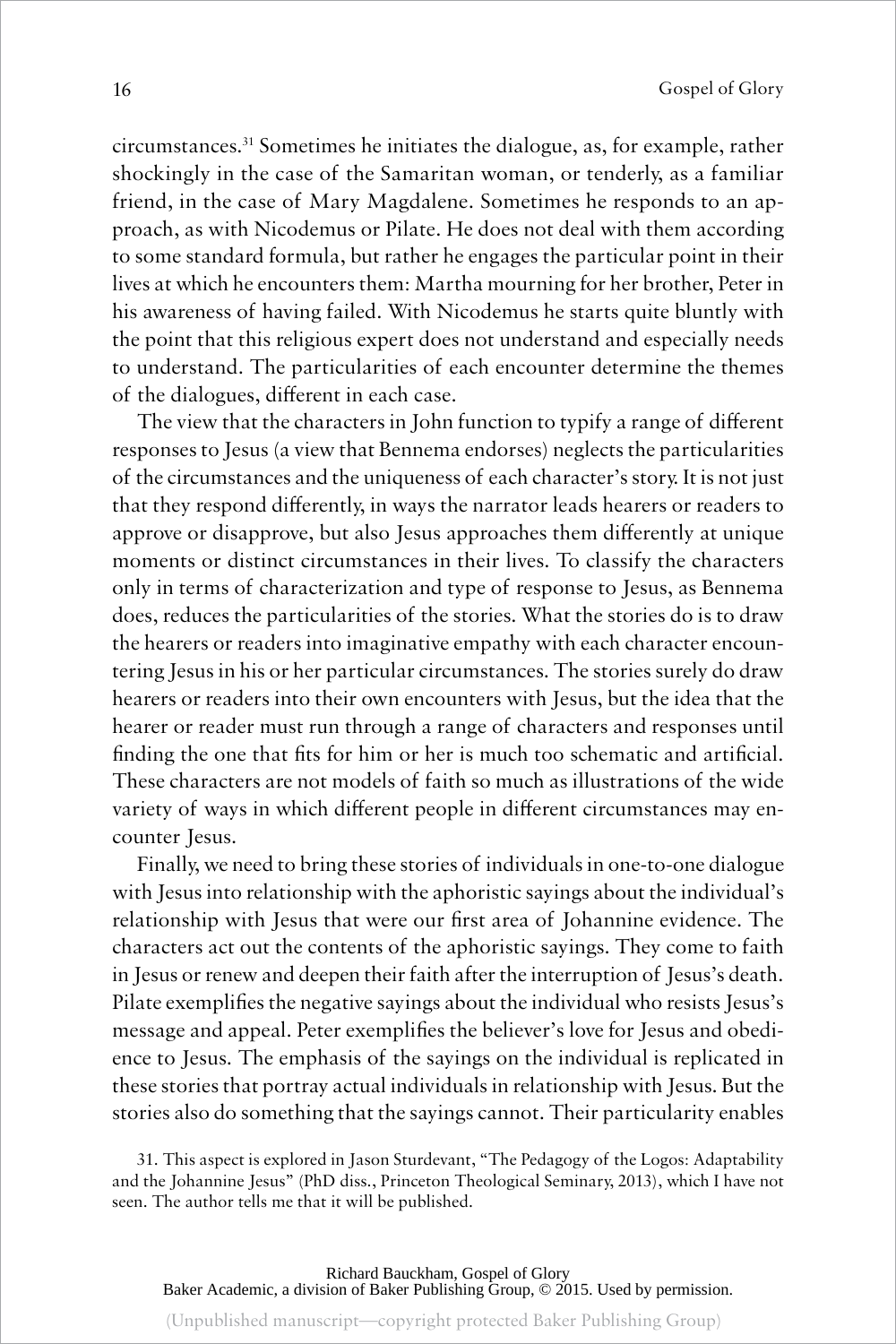them to evoke the diversity of circumstances in which Jesus can be expected to call a variety of different individuals to faith or discipleship. Not only do they confront the hearers or readers with different possibilities of response (the sayings also do that); they surely also encourage hearers or readers to expect Jesus to meet them and direct them in the particularity of their individual lives and circumstances.

#### **Conclusion**

In the next chapter we shall see that John also has a central place for community in his theology, but it is important to appreciate the prominence of "individualism" and not allow it to be canceled or obscured by the material on community. The emphasis on the faith and discipleship of the individual is a distinctive feature of this Gospel that has not been given its due. Despite the fact that Johannine scholars work in the context of a highly individualistic culture and some of them within a context of rather individualistic piety, the strong emphasis on community in late twentieth-century theology, in the form-critical heritage of modern Gospels studies, and in the currents of social-scientific ideas that have influenced New Testament scholars in recent decades seems to have prevailed in Johannine scholarship.<sup>32</sup>

But what accounts for this unusual emphasis on the individual in John's Gospel? This question is not easy to answer. There may well be more than one factor. John may have been particularly aware that in a relatively collectivist society individuals needed strong encouragement to step outside the social norms and expectations of their group. It may be significant that in chapter 6, where we have noted the strikingly individualizing use of eucharistic language, the "people" and the "Jews" speak with one voice, as though speaking for collective opinion. To eat of the bread that Jesus gives, individuals must opt out of the customary reactions of the group. It is also notable that the language of the aphoristic sayings climaxes in truly shocking and offensive language: the only way for the individual to receive eternal life is to eat Jesus's flesh and to drink his blood (6:55–57). Even many of Jesus's disciples find these claims

32. David Rensberger's *Overcoming the World: Politics and Community in the Gospel of John* (London: SPCK, 1989) is a good example of an interest in community simply overriding the role of the individual in John. For example, Nicodemus is said to function as a "*communal* symbolic figure" (p. 38). It is true that, in the perspective of the whole Gospel, "birth from above" makes one a member of the new community of Jesus's disciples, but there is nothing about that in John 3, and reading group conflicts within the "Johannine community" into that chapter runs counter to the clear concern of the chapter, which is with how individuals may receive the eternal life that Jesus brings.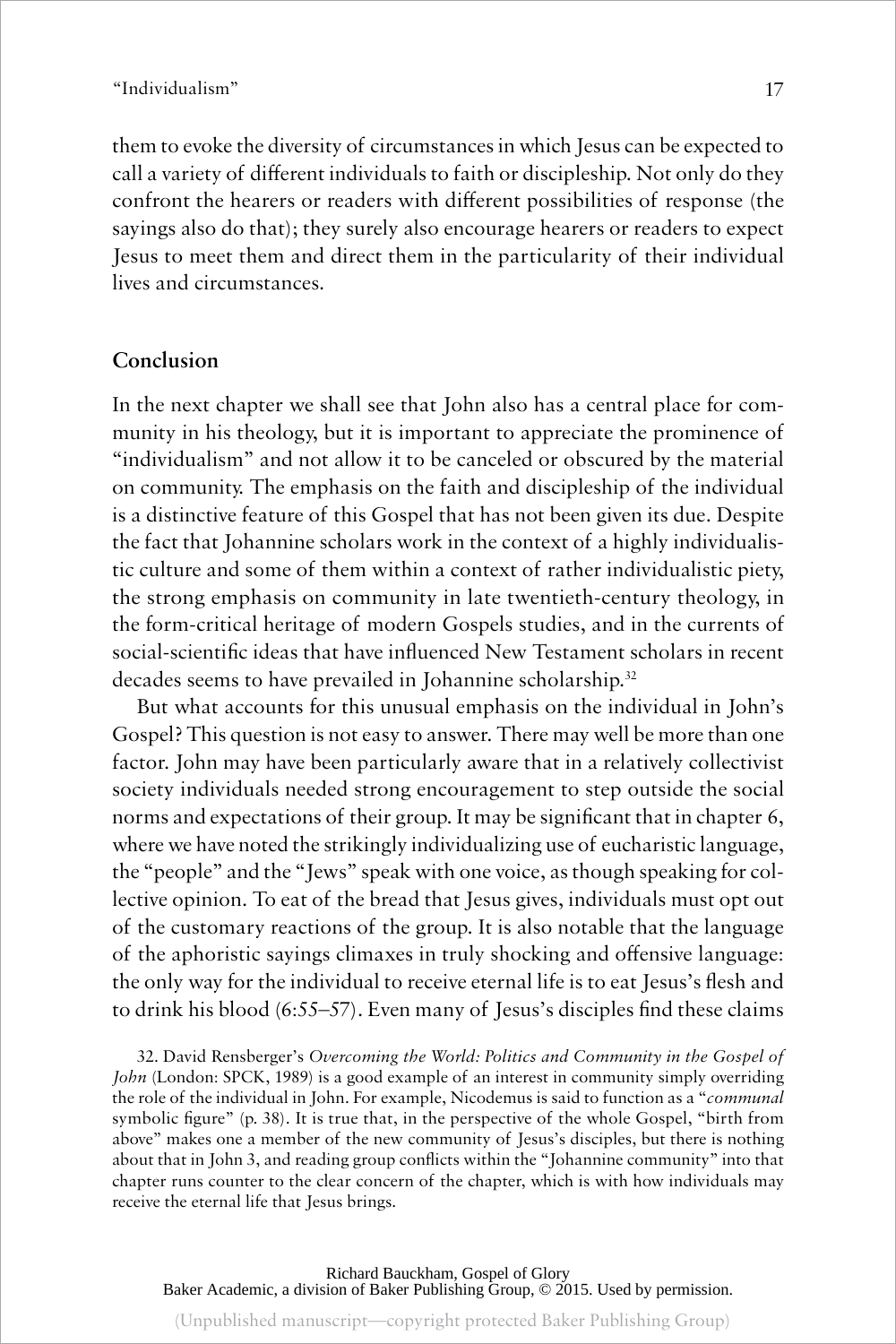unacceptable (6:60–61) and so desert him (6:66). The radical clash between Jesus's requirement and the accepted norms of the society is dramatized, so that the need for the individual who adheres to Jesus to break with such social expectations stands out the more starkly. This is also the effect of Jesus's repeated statement that no one can come to him unless drawn by the Father (6:44, 65). The social solidarity is too strong for anyone on personal initiative to break out of it.

All this, however, could conceivably have been presented in terms of the difficult exercise of forsaking one in-group in order to join another (which is how "Johannine community" readings of the Gospel are inclined to read it). But instead, the aphorisms focus exclusively on Jesus. It is to Jesus—not into a new community—that the individual must come. Eating his flesh and drinking his blood are not participation in a common meal but rather eating Jesus (6:57) so that the individual may abide in Jesus and Jesus in the individual (6:56). Nothing permits us to import ideas of eucharistic fellowship into this passage. Instead, we have an example of this Gospel's remarkable concentration on the person of Jesus. The focus of the aphoristic sayings, like that of the narratives of individual dialogues, on the individual believer or disciple is matched by their focus on Jesus. Consequently, as we have noticed, when there is a movement from individual to community, it is a movement from individual to Jesus and thence to the community of those who believe in and love Jesus. The parable of the vine (15:1–11) takes up the Hebrew Bible's use of the vine as a symbol for the people of God (Ps. 80:8–16), but it is Jesus who is the vine and the disciples his branches. Each must abide in him. This is the closest John gets to the "in Christ" language of the Pauline Epistles, but John has nothing like the Pauline image of the body of Christ in which the different members function in reciprocal interaction.

The Gospel's focus on the individual and Jesus has a further dimension that will help to explain its "individualism." This Gospel values the relationship of personal intimacy between the individual believer and Jesus. We see this in the Beloved Disciple's own special closeness to Jesus (13:23; 21:20), which plausibly depicts this disciple's actual friendship with Jesus during Jesus's earthly life, a friendship that lay at the root of the Gospel's spirituality. We see it also in the Gospel's moving depiction of Jesus's reunion with Mary Magdalene, in which he evokes her recognition by the familiar way he speaks to her (20:16), but in which there is also a recognition that the intimacy between them can continue only in another mode  $(20:17)$ .<sup>33</sup> In the next chapter we shall explore further the "in-one-another" language that the Gospel uses

33. See Sjef van Tilborg, *Imaginative Love in John*, BIS 2 (Leiden: Brill, 1993), 200–206.